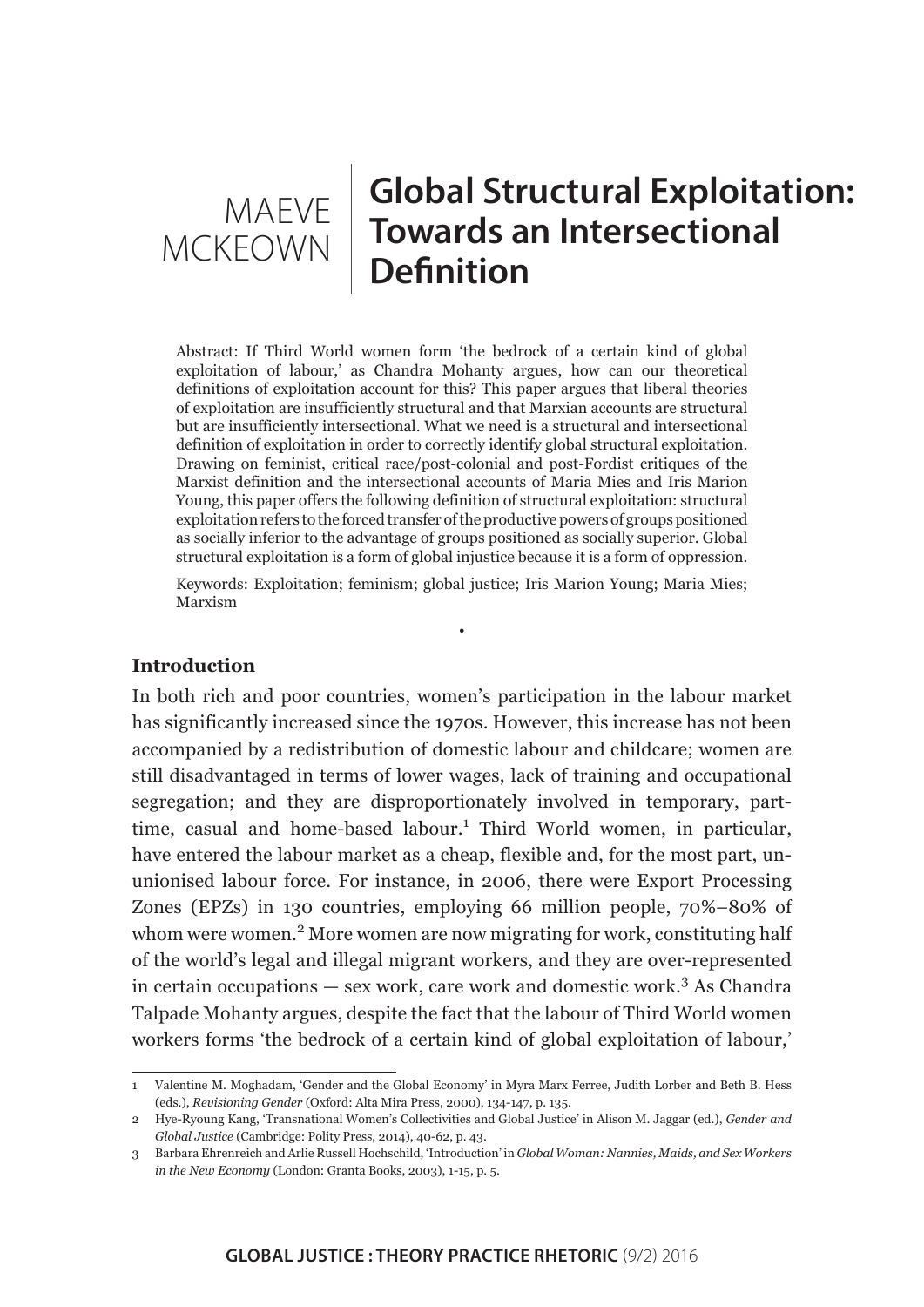that 'this way of reading the operation of capital … remains somewhat invisible and undertheorised.'<sup>4</sup>

Until now, theories of Global Justice have focused on the unjust global distribution of resources. Within this liberal paradigm, which is primarily concerned with *what individuals have*, other forms of injustice related to *how individuals are treated* have been neglected.<sup>5</sup> Furthermore, this framework is silent on the exploitation of Third World women workers. In the second *political* understanding of injustice, myriad forms of global injustice reveal themselves, including global structural exploitation.<sup>6</sup> In this paper, I work towards a definition of global structural exploitation as a way of identifying this injustice, to render it visible and to begin to theorise it.

Two immediate objections present themselves to such a project. The first is that although global structural exploitation is a problem, it is not the most urgent problem. Marginalisation from the global economy, rather than the mistreatment of employed individuals, is more important because it results in extreme poverty. The upshot is that we should focus our attention, both theoretical and practical, there. My response is that of course marginalisation is unjust, but this does not mean that exploitation is not also an injustice and thus deserving of our attention. There is a wealth of literature, both theoretical and empirical, on poverty, but a lot less on exploitation. Moreover, it is not only wage-workers (traditionally conceived of as the only agents engaged in 'productive' labour) who are exploited. Non-wage workers, primarily women, are also exploited, and that exploitation is invisible. Those who are marginalised from the economy in an official sense often contribute to the economy in an unofficial sense (reproducing the labour force, doing unpaid domestic labour,

<sup>4</sup> Chandra Talpade Mohanty, *Feminism without Borders: Decolonizing Theory, Practicing Solidarity* (USA: Duke University Press, 2003), p. 145. Mohanty uses the term 'Third World women' to refer to 'both women from the geographical Third World and immigrant and indigenous women of color in the United States and Western Europe' (p. 144). Mohanty argues that the term is not essentialising and does not aim to capture particular experiences; rather, it refers to the 'common interests' of workers similiarly positioned in racialised and gendered global labour markets. I follow Mohanty in using the term in this sense. Of course, the term 'Third World' is also problematic and controversial, but Mohanty and other post-colonial thinkers have reclaimed it because it is a politicised term that refers to the project of such states resisting the heirarchy between the 'First' and 'Third' worlds, and it better captures this politicised, heirarchical relationship than alternative terminology such as 'developing' vs. 'developed' countries (see Rahul Rao, *Third World Protest: Between Home and the World* (Oxford: Oxford University Press, 2010), p. 24-30).

<sup>5</sup> These two competing views of justice are taken from Rainer Forst, 'Radical Justice: On Iris Young's Critique of the "Distributive Paradigm"', *Constellations* 14/2 (2007), 260-265.

<sup>6</sup> For instance, Iris Marion Young identifies two forms of injustice — domination and oppression. She identifies 'five faces of oppression' in the contemporary USA — marginalisation, powerlessness, exploitation, cultural imperialism and violence — and suggests that there may be different relations of oppression in the international context. Iris Marion Young, *Justice and the Politics of Difference* (Princeton: Princeton University Press, 1990), Chs. 1, 2 and Epilogue.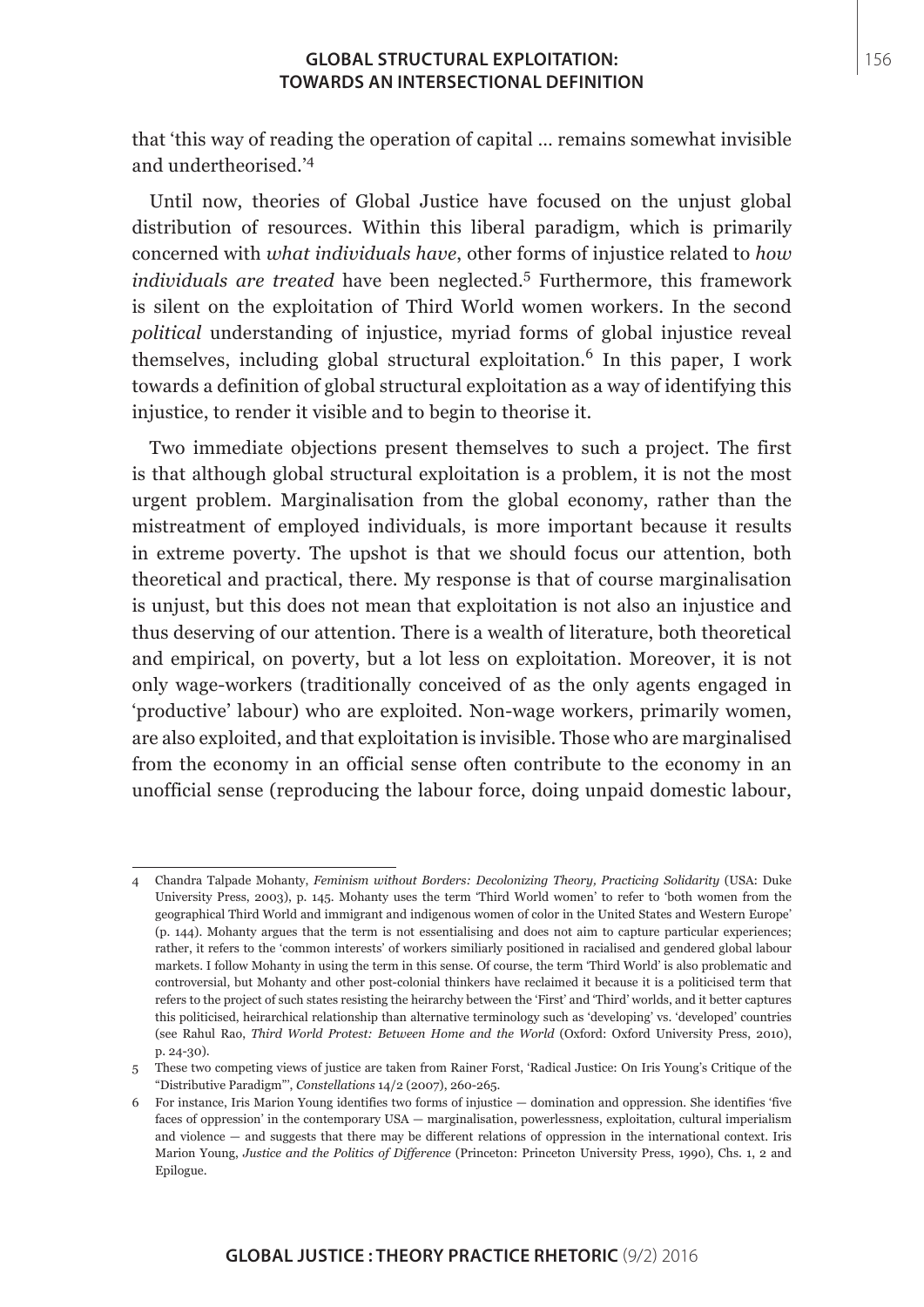or off-the-books wage labour).<sup>7</sup> Exploitation can intersect with, and is often an outcome of, marginalisation, which is something we forget if we solely focus on marginalisation.

The second objection is that it is foolhardy to tie a theory of global injustice to a theory of exploitation because no consensus definition of exploitation exists.<sup>8</sup> Although there is truth to this claim, my response is that this is not a sufficient reason to reject a theory of global structural exploitation; instead, it is a reason to contribute to the conceptual labour of building one. This paper aims to contribute to this task.

The aim, more specifically, is to work towards a definition of global structural exploitation that is fundamentally intersectional.9 If it is true that Third World women form the bedrock of the globally exploited, we need a definition that incorporates gender, 'race' and class from the outset, something that is lacking in contemporary exploitation literature. My main claim is this: liberal theories of exploitation are insufficiently structural; Marxian theories are structural but insufficiently intersectional; what we need is a structural and intersectional definition of exploitation in order to correctly identify global structural exploitation.

In Part I, I outline contemporary liberal theories of exploitation. I argue that while these theories help in providing an account of transactional exploitation (exploitation of one agent by another), they are inadequate for describing structural exploitation. In Part II, I outline the technical Marxist definition of exploitation and its critics. Feminist, anti-racist and post-Fordist Marxian theorists have critiqued the classical Marxist conception as being sex-blind, race-blind and overly reliant on an out-dated conception of productive labour. I demonstrate the inadequacies of both the liberal and Marxist approaches by giving the example of the global migration of women for domestic and care work. In Part III, I examine Maria Mies' and Iris Marion Young's attempts to define structural exploitation intersectionally and propose a synthesis of their accounts. I propose the following intersectional definition of structural

<sup>7</sup> For instance, see Maria Mies' discussion of the work of rural Indian women in the state of Andhra Pradesh. Maria Mies, *Patriarchy and Accumulation on a World Scale: Women in the International Division of Labour*, 3rd Edition (London: Zed Books, 2014), p. 128-131.

<sup>8</sup> Margaret Moore, 'Global Justice and the Connection Theory of Responsibility' in Genevieve Fuji Johnson and Lorlea Michaelis (eds.), *Political Responsibility Refocused: Thinking Justice after Iris Marion Young* (London: University of Toronto Press, 2013), 21-41, p. 25.

<sup>9</sup> The term intersectionality derives from Black feminist thought and is often traced back to the Combahee River Collective Statement of 1977. It was popularised in academia by Kimberlé Crenshaw's 1989 article and her subsequent work. Kimberlé Crenshaw, 'Demarginalizing the Intersection of Sex and Race: A Black Feminist Critique of Antidiscrimination Doctrine, Feminist Theory, and Antiracist Politics', *University of Chicago Legal Forum* 139 (1989), 139-168. For an overview of the evolution of the concept in feminist theory see Anna Carastathis, 'The Concept of Intersectionality in Feminist Theory', *Philosophy Compass* 9/5 (2014), 304-314.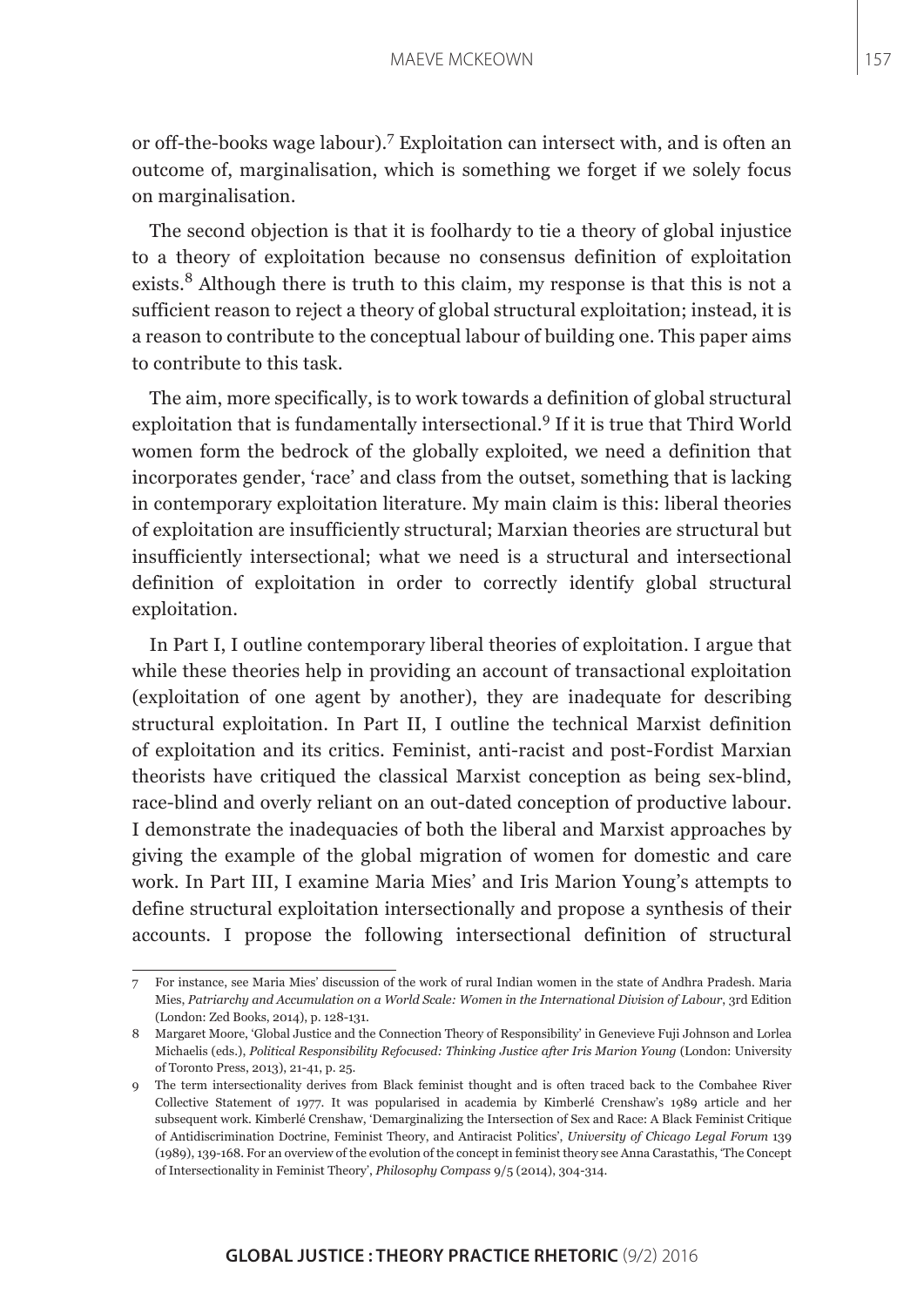exploitation: *structural exploitation refers to the forced transfer of the productive powers of groups positioned as socially inferior to the advantage of groups positioned as socially superior*. This definition incorporates feminist, anti-racist and post-Fordist critiques by relying on 'productive powers' instead of 'productive labour.' The definition is neutral as to which groups are socially superior/inferior and will be filled in differently in different socio-historical contexts. This definition explains why structural exploitation occurs across axes other than, but still including, class. This paper focuses on a descriptive account of structural exploitation, with an awareness of the fact that the concept is normatively laden, and concludes with some normative implications. In particular, it is suggested, following Young, that structural exploitation is a form of oppression because it necessarily inhibits the selfdevelopment of exploited groups.

# *Liberal Theories of Exploitation*

Debates about exploitation abounded in the analytical Marxism literature of the 1970s and 1980s. However, with the decline of analytical Marxism after the fall of the Berlin Wall and the rising hegemony of liberal political philosophy in the 1990s and 2000s, the Marxian approaches fell out of fashion, and liberal accounts have come to dominate the contemporary literature. In this section, I argue that contemporary liberal accounts of exploitation cannot help us define global structural exploitation.

Alan Wertheimer's 1996 book *Exploitation* has been credited with reviving the dormant liberal tradition of analysing exploitation between individuals.<sup>10</sup> He cites the liberal focus on ideal theory and macro social justice as a reason for previously ignoring exploitation because, according to Wertheimer, exploitation is 'a micro-level wrong to discrete individuals in distinct relationships and transactions.'<sup>11</sup>

Wertheimer argues that all theories of exploitation have a common core; the 'lowest common denominator' understanding of exploitation is that 'A exploits B when A takes unfair advantage of B.'12 The crux of the issue for liberal accounts of exploitation is that we need to explain what is *unfair* about the transaction. It cannot simply be a case of harm, for example, A violates B's rights, because that is a straightforward wrong upon which theorists of all stripes can agree. *Harm* is not a necessary condition of exploitation.<sup>13</sup>

<sup>10</sup> Ruth Sample, *Exploitation: What It Is and Why It's Wrong* (Oxford: Rowman and Littlefield Publishers, 2003), p. 16; Matt Zwolinski, 'Structural Exploitation', *Social Philosophy and Policy* 29/1 (2012), 154-179, p. 158.

<sup>11</sup> Alan Wertheimer, *Exploitation* (Princeton: Princeton University Press, 1996), p. 8.

<sup>12</sup> *Ibid*. p. 10.

<sup>13</sup> Robert E. Goodin, 'Exploiting a Situation and Exploiting a Person' in Andrew Reeve (ed.), *Modern Theories of Exploitation* (London: Sage Publications, 1987), 166-192, p. 179; Sample (2003)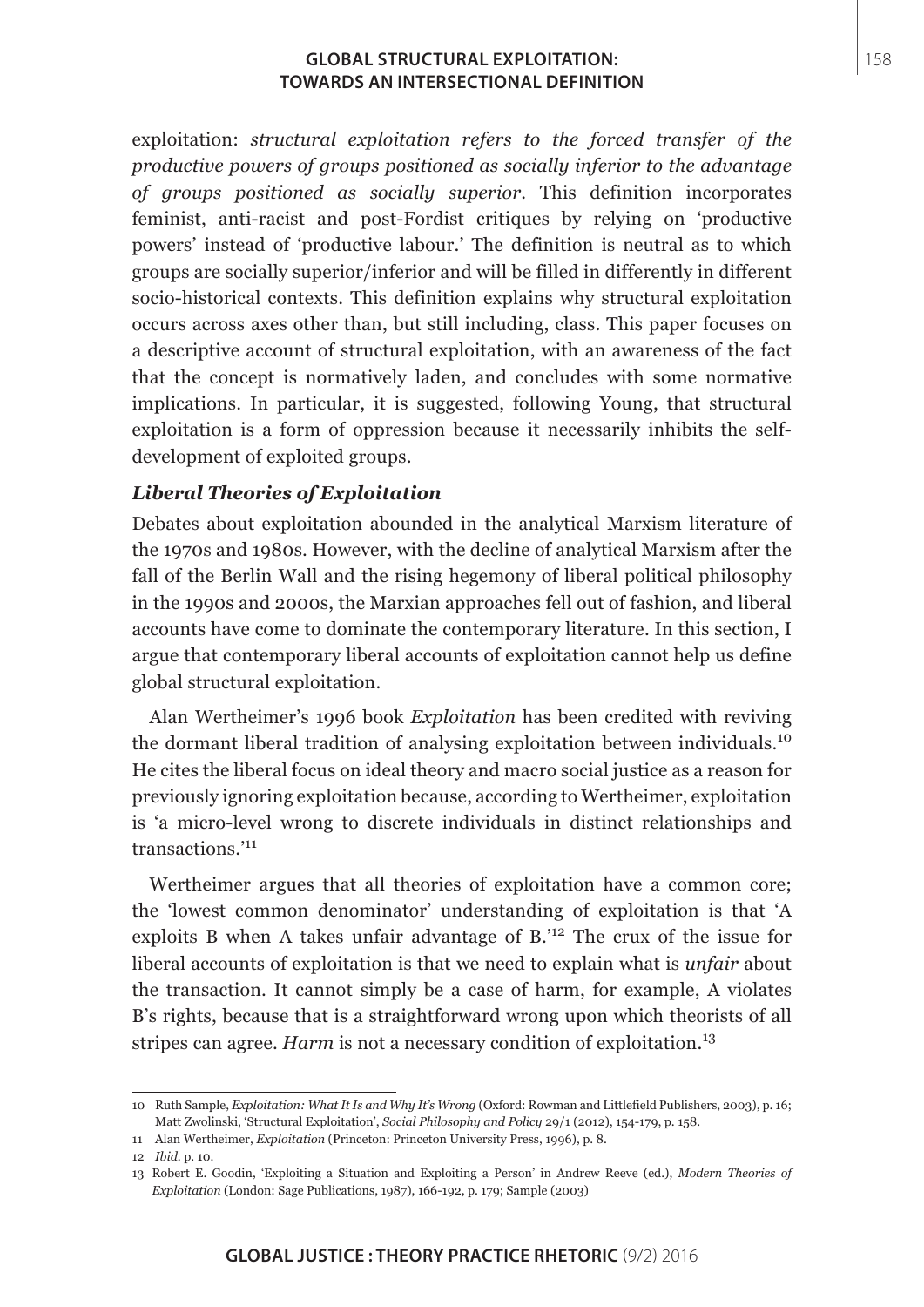#### MAEVE MCKEOWN

*Force or coercion* is also ruled out as the source of the unfairness because, as Robert Goodin argues, exploitation involves some degree of co-operation from the exploitee.14 Exploitation can be *mutually beneficial*. Wertheimer gives the example of a snowstorm. A hardware store owner doubles the price of shovels from \$15 to \$30. B buys the shovel because she needs it  $-$  both parties gain  $$ but B feels exploited because she pays more than she thinks is reasonable.<sup>15</sup> Another contender is the *lack of reciprocity* involved in exploitative transactions. However, giving a gift is a non-reciprocal transaction, but that does not make it exploitative.<sup>16</sup> *Unequal benefits* are also insufficient because almost all transactions would be exploitative on these grounds.<sup>17</sup>

There seems to be some consensus supporting the idea that using people is a necessary condition for exploitation.<sup>18</sup> Yet, the issue is the way in which the person is being used.19 As Goodin argues, standing in the shadow of a large spectator in a crowd to avoid the sun is using that person, but it is not unfairly using that person.<sup>20</sup> So what counts as unfair using? Goodin argues that unfair using occurs when the used party is already vulnerable. Exploitation is parasitic upon a duty to protect the vulnerable: 'It is the flagrant violation of this duty — playing for advantage when morally you are bound not to do so — which we call exploitation.'21 Wertheimer disagrees that the exploitee has to be vulnerable. For instance, in the snow shovel example, even if the customer is much richer than the hardware store owner, charging twice the going rate for the shovel can still be considered exploitative.<sup>22</sup> Wertheimer argues that to assess whether or not a transaction is exploitative, 'we evaluate the parties' gains by what they would have received under relatively perfect market conditions.'<sup>23</sup> The hypothetical market price is the normative baseline for judging whether or not specific transactions are exploitative.<sup>24</sup>

Ruth Sample criticises both solutions. Against Wertheimer, she argues that his conception leads to counterintuitive results. For instance, why should a

<sup>14</sup> Goodin (1987), p. 175.

<sup>15</sup> Wertheimer (1996), p. 22. Libertarian theorist Matt Zwolinski draws on this idea to claim that sweatshop labour may be *exploitative*, but it is not *wrongfully* exploitative because it is mutually beneficial. Zwolinski argues that if multi-national corporations did not establish sweatshops in developing countries, then the benefits that result from sweatshop labour, in the form of jobs, higher wages and economic growth, would not occur; it would be worse to neglect these workers. Zwolinski (2012), p. 169-170.

<sup>16</sup> Goodin (1987), p. 175.

<sup>17</sup> Sample (2003), p. 13.

<sup>18</sup> Goodin (1987), p. 180; Sample (2003), p. 12; Wertheimer (1996), p. 24.

<sup>19</sup> Goodin (1987), p. 180.

<sup>20</sup> *Ibid*. p. 179.

<sup>21</sup> *Ibid*. p. 167.

<sup>22</sup> Alan Wertheimer and Matt Zwolinski, 'Exploitation' in Edward N. Zalta (ed.), *The Stanford Encyclopedia of Philosophy*  (2013), <https://plato.stanford.edu/archives/fall2016/entries/exploitation/>.

<sup>23</sup> *Ibid*.

<sup>24</sup> *Ibid*.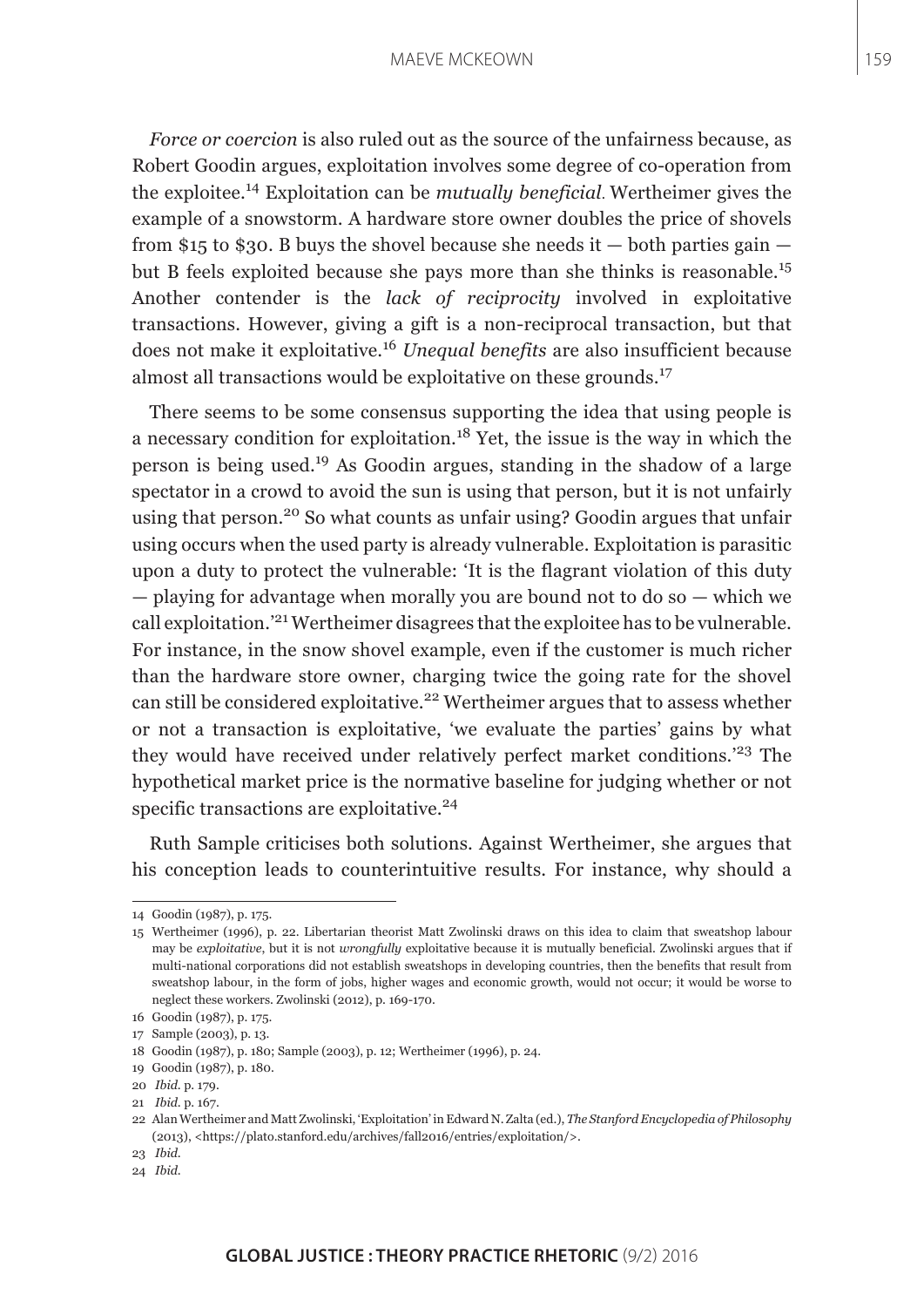market trader in a developing country not charge an affluent foreigner twice the market price for some fruit when it is pennies to the foreigner and makes a significant difference to the trader?<sup>25</sup> Moreover, Wertheimer's solution is too conservative. Conceiving of the normative baseline as a fair market price relies too heavily on adherence to convention, which divests exploitation of its critical bite.26 Against both Goodin and Wertheimer, she argues that they cannot adequately account for exploitation in intimate relationships. Sample understands exploitation in a neo-Kantian sense. Instead of focusing on the unfairness of transactions, she invokes the utilisation of people as a means to an end in a degrading way. In exploitative transactions, 'The badness stems from the degradation of one or more of the agents in a transaction for advantage. Degradation is, on my view, treating someone or something as having less value than that person or thing actually has.<sup>'27</sup>

Defining exploitation, then, is a tricky business. However, I do not think that constructing a structural account of exploitation requires solving these conceptual problems. My complaint with these 'transactional' accounts of exploitation is that they focus on transactions between *individuals*. What has been lost in these accounts of exploitation is the fundamental Marxian insight that exploitation can occur between *groups*. Moreover, exploitation is not necessarily a conscious agreement between transacting parties; instead, it is a *structural* phenomenon *built into* the economic system. As I will shortly demonstrate, one does not have to adopt a classical Marxist understanding of exploitation to accept that exploitation can occur between groups and that it can be structural.

A structural account will not address the kinds of concerns that liberal theorists have expressed about exploitation. It will not address the 'micro-level' transactions that Wertheimer has identified or the problem of exploitation in intimate relationships that motivates Sample's account. However, I would argue that rather than showing that there is no place for a conception of structural exploitation, this indicates that there is not one core conception of exploitation. Exploitation is, arguably, better categorised as a 'family resemblance' concept. I think that it is more productive to understand exploitation as a family resemblance concept and admit that there may be different kinds of moral wrong at play when exploitation occurs in intimate relationships, market transactions or within economic, social or political systems. The need to find the 'core' of exploitation, which can cover all these importantly different cases, seems to me a mistaken approach.

<sup>25</sup> Sample (2003), p. 23.

<sup>26</sup> *Ibid*, p. 24.

<sup>27</sup> *Ibid*, p. 4.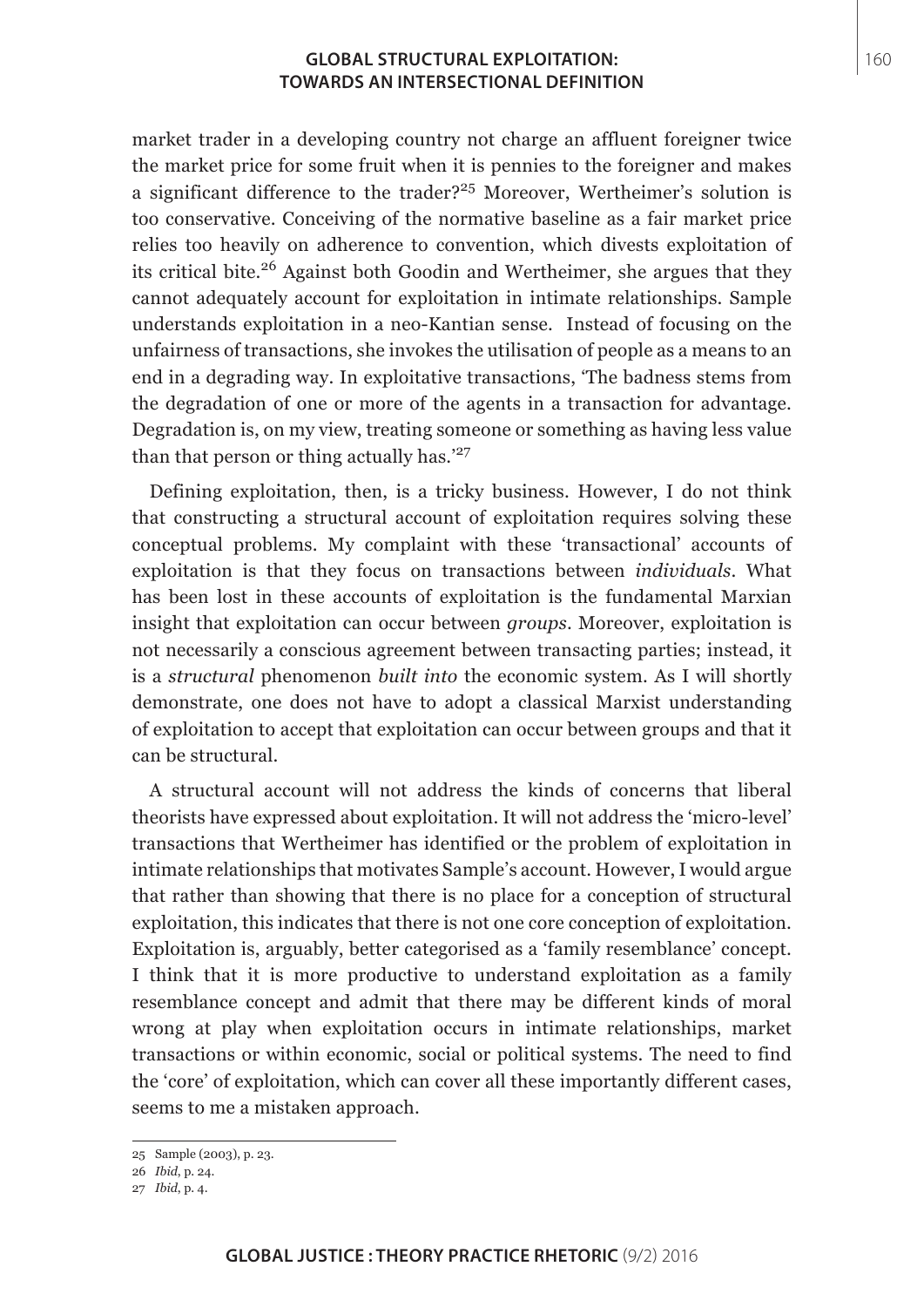#### MAEVE MCKEOWN

Although much more needs to be said about conceiving of exploitation as a family resemblance concept, it is beyond the scope of this paper as I primarily focus on structural exploitation.28 Of course, transactional, or micro-level exploitation, is of philosophical interest. I contend, however, that we cannot understand global phenomena like sweatshop labour or women's mass migration for domestic and care work without first obtaining some understanding of structural exploitation.

For example, in the contemporary world, women are migrating in their millions from poor to rich countries to work as care-givers and maids.<sup>29</sup> According to the International Labour Organisation (ILO), in 2010 there were 52.6 million domestic workers globally 'employed in or by a private household or households'30; an increase of 19 million from the mid-1990s, constituting 7.5% of women's wage employment worldwide.31 On a transactional account, we could consider the ways in which these women are transactionally exploited by private employers — exploited as individuals by other individuals who take unfair advantage or use the employees in a degrading way. But this is insufficient, because the global migration of women for domestic and care work is a structural phenomenon. To debate about whether each individual is exploited on a case-by-case basis is to ignore the bigger picture. Why is it that women are migrating en masse from poor to rich countries to engage in this kind of labour? In what way is this exploitative? I will now examine the Marxist conception of exploitation and consider whether it can better capture this phenomenon.

# *Marxian Theories of Exploitation*

For Marx, exploitation is primarily a technical concept. Richard Arneson describes the technical conception as 'the appropriation by a class of nonworkers of the surplus product of a class of workers.'32 As wage labourers, workers

<sup>28</sup> My suspicion is that exploitation is related to power (power also conceived of as a family resemblance concept). Goodin argues, for instance, that what lies at the heart of the idea of 'taking advantage' is 'an abuse of *power'* (p. 184). In all the examples, we can see the involvement of 'power over' another person. In Wertheimer's snow shovel example, the hardware store owner has power over the customer insofar as she has something the customer urgently needs. In Goodin's definition of exploitation, if the potentially exploited agent is vulnerable in relation to a potential exploiter, then the potential exploiter necessarily has power over them. However, this is too complex an argument to pursue here as my focus is on an intersectional definition of structural exploitation, rather than on exploitation as a family resemblance concept related to power.

<sup>29</sup> Ehrenreich and Hochschild attribute this phenomenon to the fact that women in rich countries are now entering the workforce in larger numbers. This increase in numbers has not been accompanied by state support or an increase in men taking on an equal share of domestic labour. Ehrenreich and Hochschild (2003), p. 7-8.

<sup>30</sup> International Labour Organization, 'Domestic Workers Across the World: Global and Regional Statistics and the Extent of Legal Protection', (Geneva: International Labour Office, 2013), p. 8. Domestic workers can also be employed by an agency, but the report argues that these workers are, in practice, likely to be included in this statistic due to a lack of an alternative category of classification (p. 10).

<sup>31</sup> International Labour Organization (2013), p. 2.

<sup>32</sup> Richard J. Arneson, 'What's Wrong with Exploitation?', *Ethics* 91/2 (1981), 202-227, p. 203.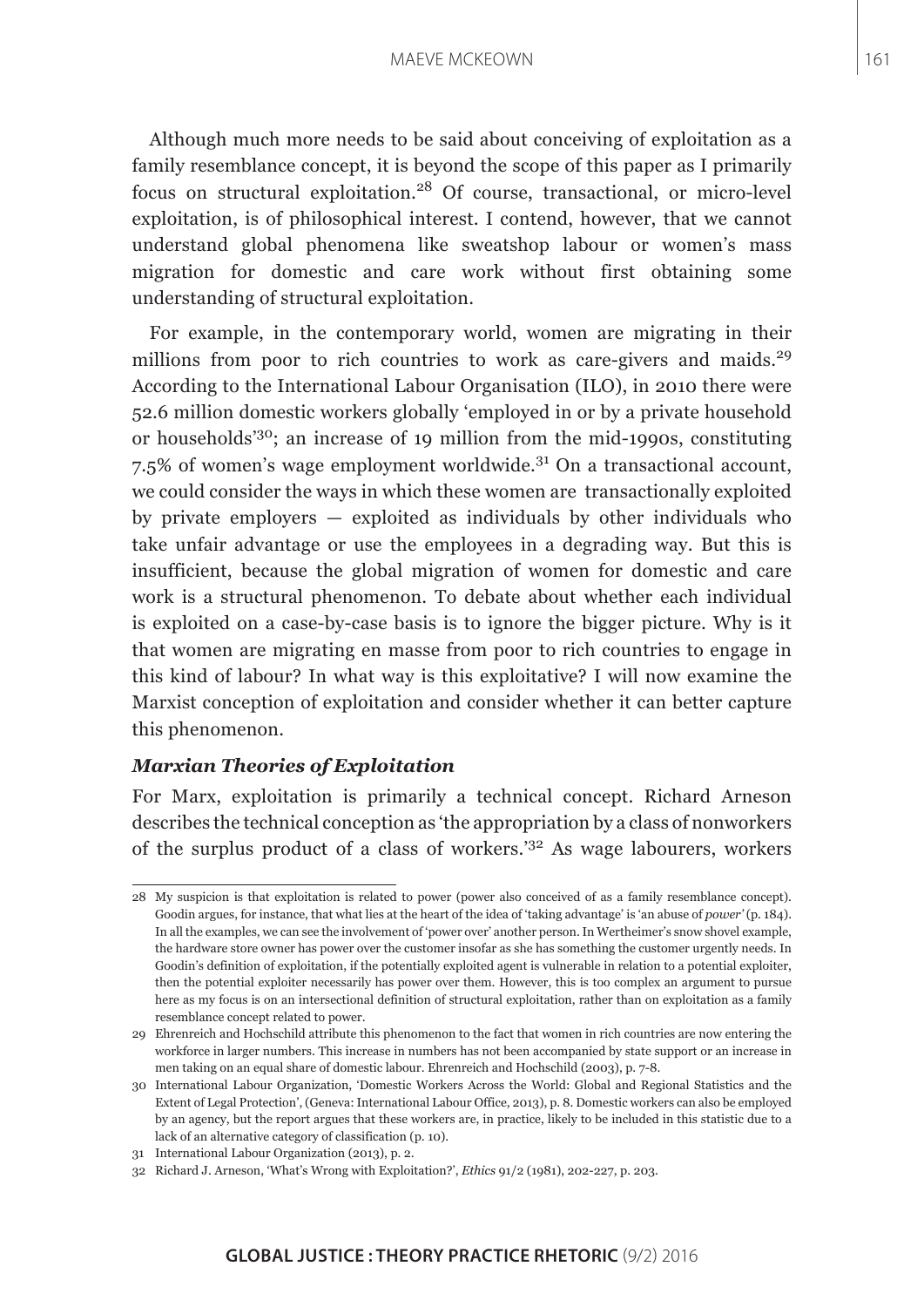engaged in productive labour create value over and above what is necessary for their subsistence, and this surplus value is appropriated by the capitalist class without remuneration.33 This is what constitutes the exploitation of one class (workers) by another class (capitalists). Thus, exploitation, for Marx, is necessarily structural.

However, as Arneson further points out, we generally think of exploitation as a normative concept, and even in Marx's works, it is unclear whether he used the term in an exclusively technical sense.<sup>34</sup> Analytical Marxian debates about exploitation in the 1970s and 1980s revolved around whether or not exploitation constituted a moral wrong and if it did, what was wrong with it. Some theorists suggest there is nothing normatively problematic about exploitation; it is merely a technical term without evaluative content.35 However, many others reject that claim and maintain that exploitation is wrongful from a Marxian perspective.

One plausible argument to justify why 'Marx thinks exploitation an evil' is, as Nancy Holstrom argues, that 'Force, domination, unequal power and control are involved in exploitation both as preconditions and as consequences.'36 Jeffrey Reiman calls this a 'force-inclusive' definition of exploitation and develops it further. He argues that the force involved in exploitation is structural rather than overt and it is invisible in capitalism because 'overt force is supplanted by force built into the very structure of the system of ownership.' He writes,

Because there is the human institution of private ownership of the means of production by a small class of people, the members of the class of nonowners are forced to work *for those people* — though not necessarily forced *by* those people — in order to get a crack at a living at all. Accordingly, I take it that the force in our definition must apply not only to overt violence, but to force that is 'structural,' both in its effects and in its origins.<sup>37</sup>

The *origin* of structural force is the class system; as capitalists own the means of production, nonowners are forced to work for them. The *effect* of structural force is that it positions different social groups such that they have a particular 'array of fates.'38 The proletariat will have a small range of options for action — a small pool of jobs that they must choose from to earn a wage to survive.

<sup>33</sup> Arneson (1981), p. 203. See also Karl Marx (Ben Fowkes , trans.), *Capital Volume I*, Vol. 1 (London: Penguin Books, 1990), p. 325.

<sup>34</sup> Arneson (1981), p. 202.

<sup>35</sup> Allen W. Wood, 'Exploitation', *Social Philosophy and Policy* 12/2 (1995), 136-158.

<sup>36</sup> Nancy Holstrom, 'Exploitation', *Canadian Journal of Philosophy* 7/2 (1977), 353-369, p. 364.

<sup>37</sup> Jeffrey Reiman, 'Exploitation, Force, and the Moral Assessment of Capitalism: Thoughts on Roemer and Cohen', *Philosophy & Public Affairs* 16/1 (1987), 3-41, p. 12.

<sup>38</sup> *Ibid*.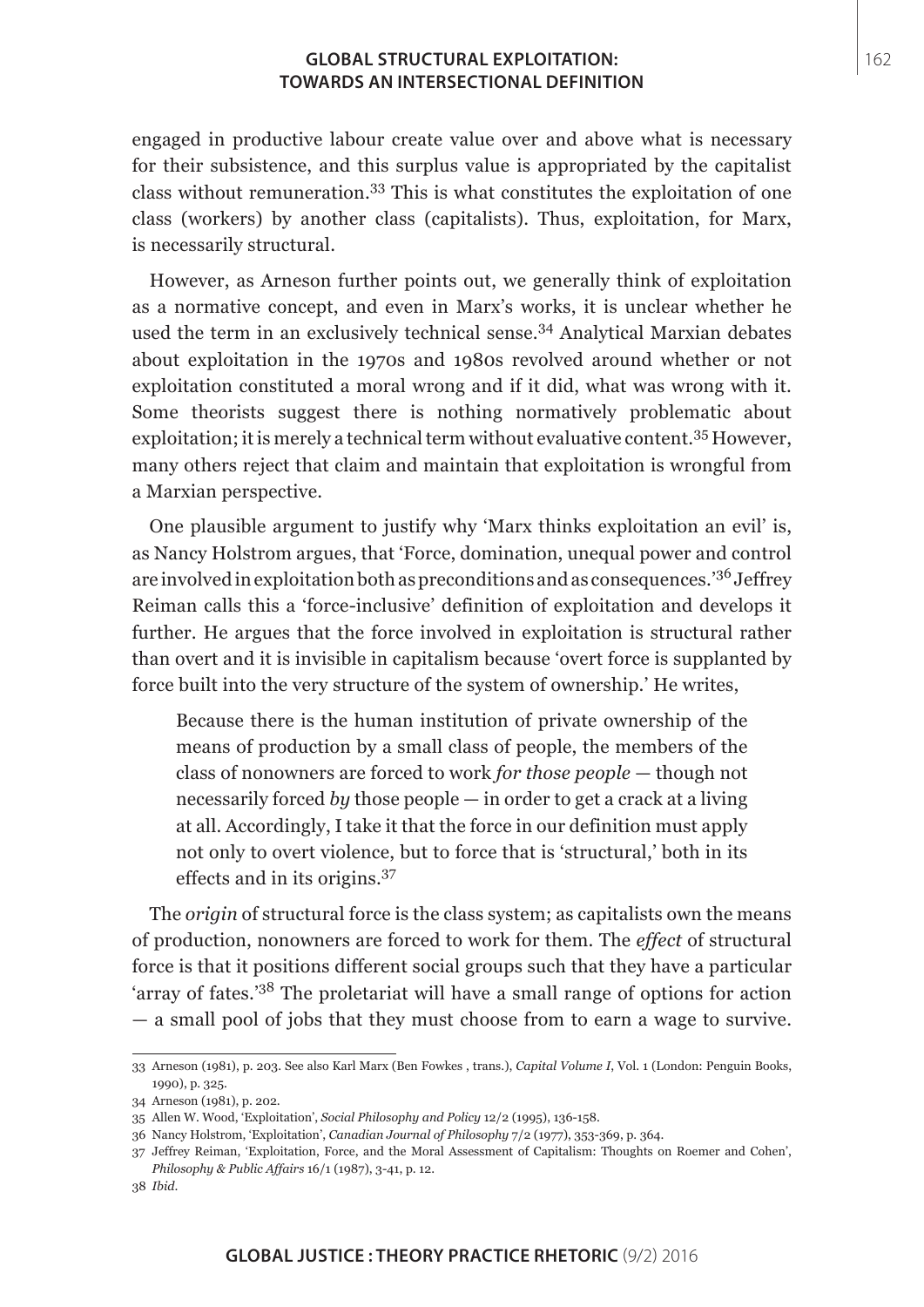Structural force operates to make individuals' decisions appear rational and uncoerced. For example, a man's decision to work in a local factory appears to be a rational choice given his circumstances. However, his decision can be said to be forced 'provided that the whole array of alternatives can be said to be forced upon him.'39 The man's decision is forced because he has few options for action: he needs to earn a wage to buy food, shelter and clothing, and he is restricted to working in his local area as he cannot afford to relocate. Thus, Marx argues that the wage worker 'is compelled to sell himself of his own free will.'40 In capitalism, force is invisible, and it only becomes visible when 'if, instead of taking a single capitalist and a single labourer, we take the class of capitalists and the class of labourers as a whole.'41 On this forceinclusive Marxian definition of exploitation, then, workers are forced to engage in productive labour for capitalists who systematically extract their surplus labour.

The force-inclusive Marxian definition of exploitation has significant explanatory power; it explains how exploitation can be conceived of as a forced transfer between groups embedded in the economic system. Structural exploitation relies on power relations between classes that constitute the foundation of the capitalist political economy. For the remainder of this paper, I consider the force-inclusive interpretation to be the 'Marxist definition.'

The Marxist definition has been criticised from several viewpoints because of its reliance on a narrow interpretation of 'productive labour.' Feminists argue that the Marxist conception of productive labour is an overtly masculinist interpretation of labour and ignores women's 'reproductive' labour in the home, upon which capitalism is entirely dependent. Critical race theorists have argued that it is 'race-blind' and fails to explain the ways in which groups racialised as inferior are subject to specific types of exploitation. Contemporary post-Fordist Marxian theorists have criticised its reliance on the production of material goods to the neglect of immaterial or 'affective' labour.

#### *a) Feminist Critiques*

Feminists have critiqued the Marxist definition for its over-reliance on 'productive' labour and its neglect of 'reproductive' labour. As Mariarosa Dalla Costa and Selma James argued in their influential 1972 pamphlet 'The Power of Women and the Subversion of Community,' since Marx, the exploitation of wage labourers has been understood to be the foundation of capitalist society; however, this analysis obscures the labour of the non-wage labourer, that is,

<sup>39</sup> *Ibid*, p. 16.

<sup>40</sup> Marx quoted in *ibid*.

<sup>41</sup> Marx quoted in *ibid*, p. 18.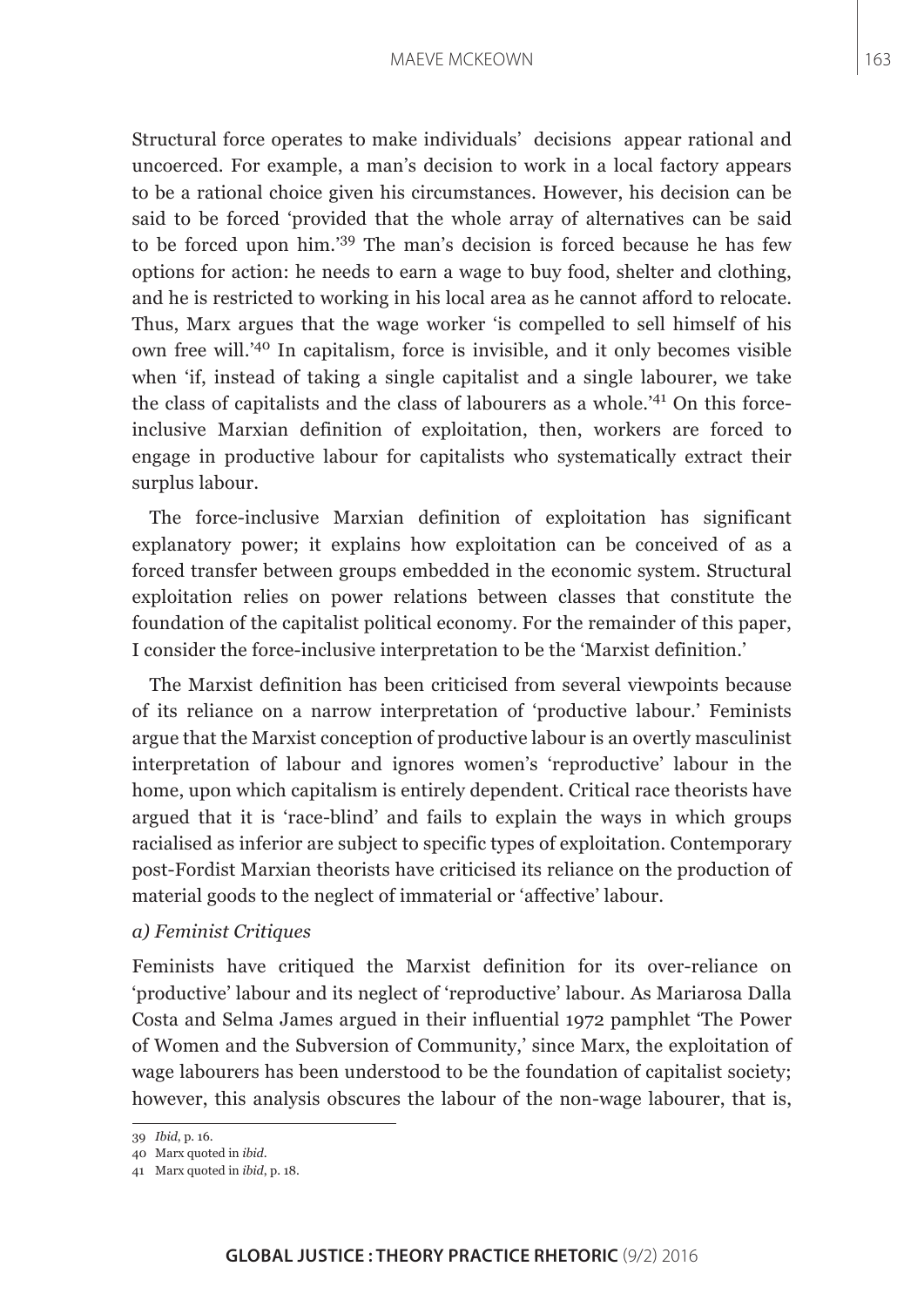housewives. Male workers' exploitation depends on the unpaid exploitation of the female proletarian and bourgeois housewife. Women's work is central to the reproduction of the labour force in two ways: by reproducing the labour of the male wage worker (doing the necessary housework, cooking his meals and providing sexual and emotional services) and producing future generations of wage workers. As such, 'domestic work produces not merely use values, but is essential to the production of surplus value.'42 The creation of surplus value would not be possible without this reproductive labour.

The occlusion of 'women's work' from Marxist (and liberal) economic analysis has been so successful because of its association with nature. As Dalla Costa and James put it, '*Where women are concerned, their labour appears to be a personal service outside of capital*.'43 Silvia Federici claims that capital 'mystifies' housework 'as a natural resource.'44 This has been reinforced by the emergence of the ideal of the nuclear family, with the ideological conception of a woman as wife and mother taking care of the home and the male 'breadwinner' providing for his family. Maria Mies argues that capitalism created 'the housewife as social category.'<sup>45</sup>

In light of these critiques, some feminists have argued for a 'dual-systems' theory; that is, we must theorise capitalism and patriarchy and the ways in which they intersect.46 Capitalism refers to economic exploitation, but patriarchy, as a psychological and cultural phenomenon, explains men's dominance over women. However, some Marxist/socialist feminists have argued against such an approach, claiming that capitalism depends on patriarchy; they are one system.47 It is wrong to claim that patriarchy can be separated and analysed independently of capitalist economic relations. However, this raises the question of how Marxist/socialist feminists can salvage the concept of exploitation.

One approach is to expand what we mean by labour. Mies declares that she will continue to use the term 'productive labour' but with a feminist meaning: 'the broad sense of producing use values for the satisfaction of human needs.'<sup>48</sup>

<sup>42</sup> Mariarosa Dalla Costa and Selma James, *The Power of Women and the Subversion of Community* (New York: Pétroleuse Press, 2010), p. 16.

<sup>43</sup> Costa and James (1972), p. 10.

<sup>44</sup> Silvia Federici, *Caliban and the Witch* (New York: Autonomedia, 2004), p. 11.

<sup>45</sup> Mies (2014), p. 105.

<sup>46</sup> See Heidi Hartmann, 'The Unhappy Marriage of Marxism and Feminism: Towards a More Progressive Union', in Lydia Sargent (ed.), *Women and Revolution: A Discussion of the Unhappy Marriage of Marxism and Feminism* (Boston: South End Press, 1981), 1-43.

<sup>47</sup> Iris Young, 'Beyond the Unhappy Marriage: Critique of the Dual Systems Theory', in Lydia Sargent (ed.), *Women and Revolution: A Discussion of the Unhappy Marriage of Marxism and Feminism* (Boston: South End Press, 1981), 43-71; Mies (2014), p. 38.

<sup>48</sup> Mies (2014), p. 47.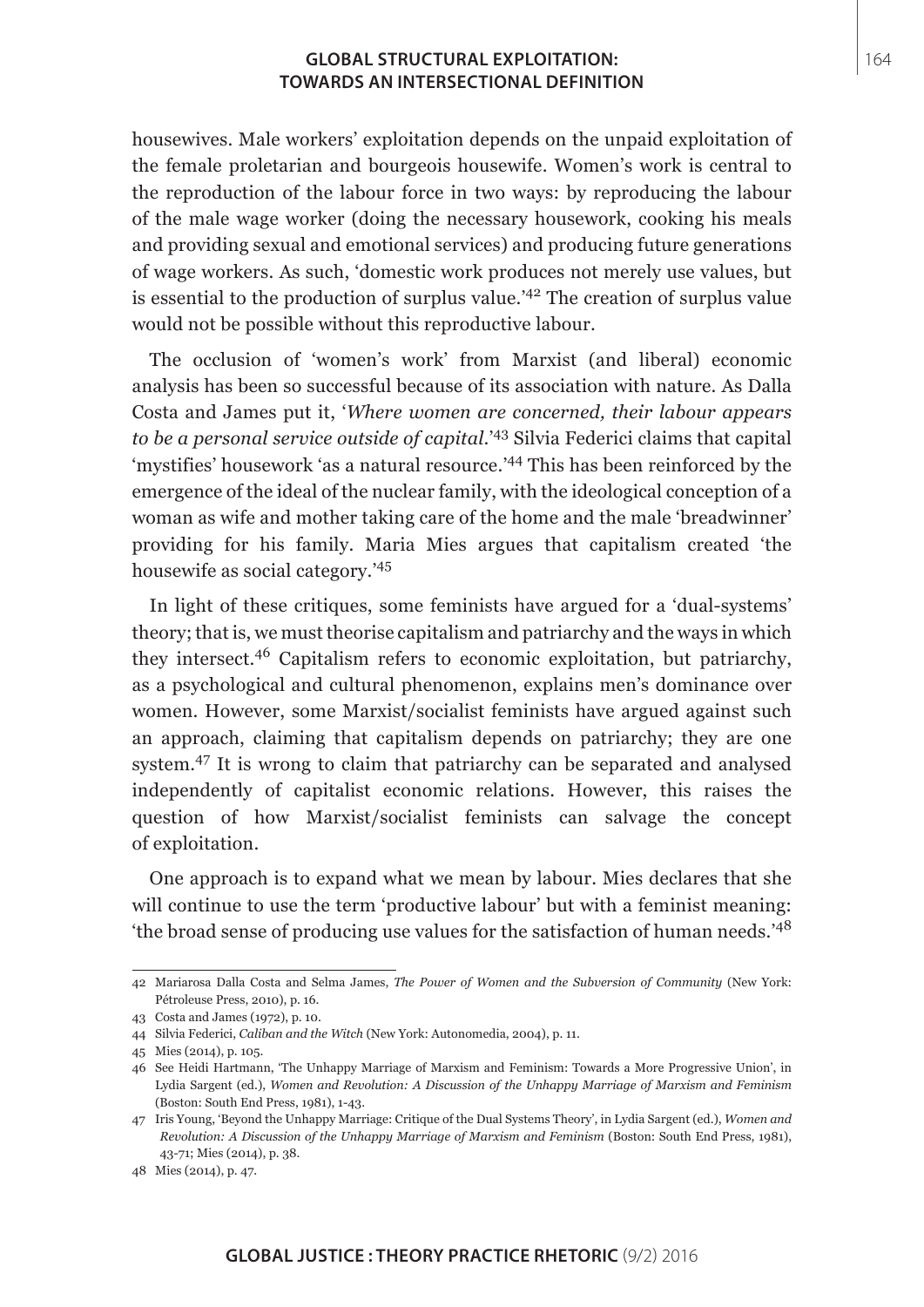Other Marxist–feminists, however, have contested the idea that domestic labour can be conceived of as 'productive labour.' According to Lise Vogel, the term 'productive labour' should be reserved for labour that creates surplus value in the process of commodity production. In a working day, the labourer spends part of the day doing 'necessary labour' — earning a wage that allows the worker to purchase his means of subsistence — and the rest of the day is spent doing 'surplus labour,' which is appropriated by the capitalist.<sup>49</sup> Domestic labour is different because it involves the creation of use values that are immediately consumed, rather than surplus values that are appropriated by capitalists. It does not constitute 'productive labour' in the technical Marxist sense because it does not produce surplus value.<sup>50</sup>

Another possibility is to argue that domestic labour constitutes 'unproductive labour,' but this too is problematic because Marx defined unproductive labour as 'labour which is not exchanged with capital, but *directly* with revenue, that is, with wages and profits.<sup>'51</sup> Domestic labour performed by housewives is not exchanged for money; it takes place 'outside the processes of production.'52 This leads Terry Fee to argue that domestic labour constitutes neither 'productive' nor 'unproductive' labour in the technical senses described by Marx, but something else. What this 'something else' refers to is unclear within the Marxist framework. Nonetheless, it is clear that 'women's work, regardless of its productiveness or unproductiveness lies at the very heart of capitalism.'<sup>53</sup>

In sum, the feminist critics of Marx exposed that the classic Marxist theory of exploitation carries significant conceptual baggage. If exploitation is defined as requiring the production of surplus value dependent on a narrow conception of productive labour, then we are missing the ways in which women are specifically exploited through the unwaged labour they do when taking care of and reproducing the labour force. Domestic or reproductive labour is outside the relations of production and, therefore, according to the Marxist definition, not 'exploited.' Moreover, whether the Marxist concept of productive labour can be amended to accommodate this critique is debatable.

#### *b) Critical Race/Post-colonial Critiques*

The Marxian/socialist–feminist critiques of the traditional Marxist concepts of labour and surplus value are compelling. They have been powerfully critiqued,

<sup>49</sup> Lise Vogel, 'Domestic Labour Revisited', Science & Society 64/2 (2000), 151-170, p. 160; Marx (1990), pp. 324-25.

<sup>50</sup> Vogel (2000), p. 162.

<sup>51</sup> Marx, 'Theories of Surplus Value Part I', quoted in Terry Fee, 'Domestic Labor: An Analysis of Housework and its Relation to the Production Process', *Review of Radical Political Economics* 8/1 (1976), 1-8, p. 5.

<sup>52</sup> Marx quoted in Fee (1976), p. 6.

<sup>53</sup> Fee (1976), p. 7.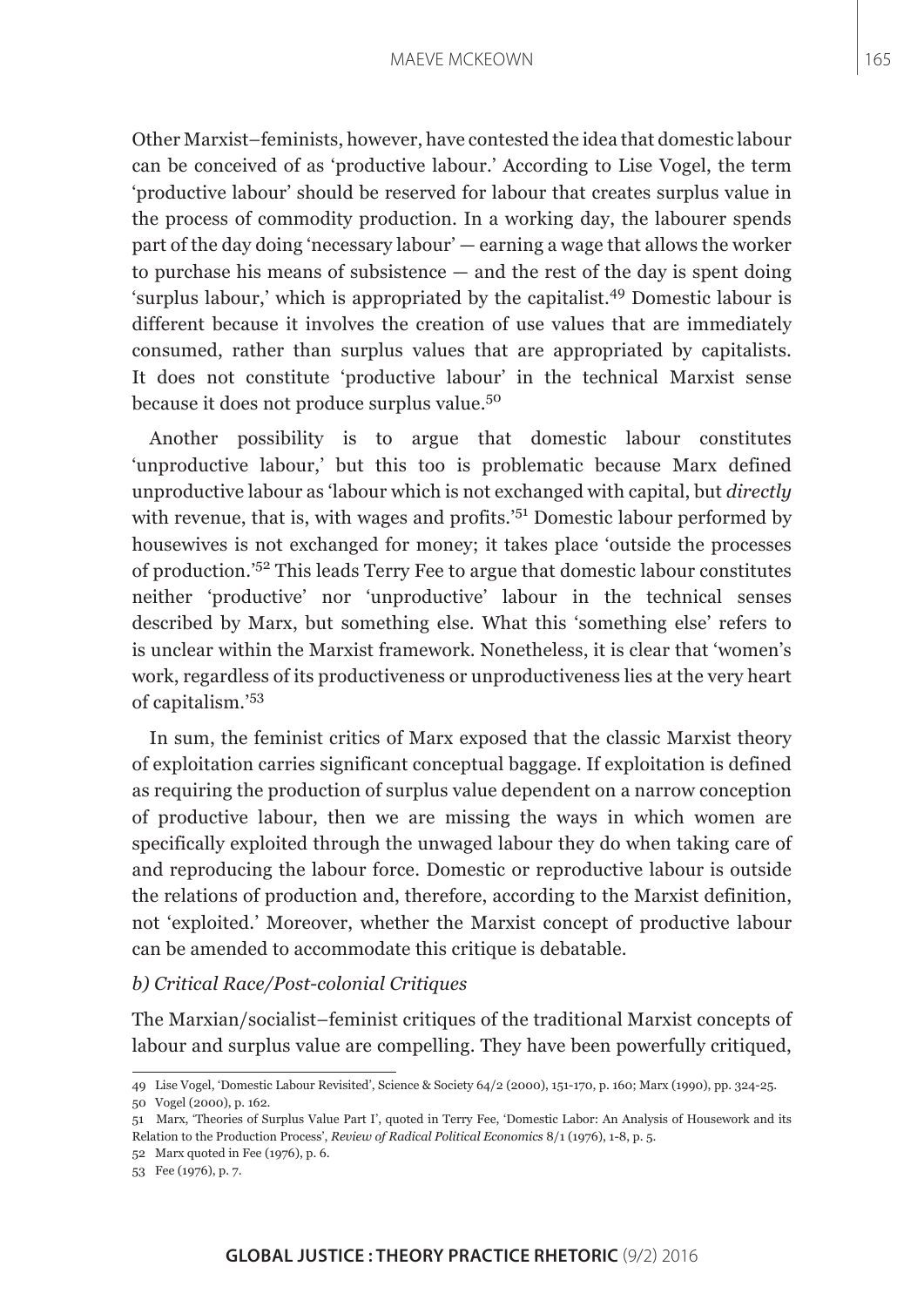however, by Black feminists who claim that not all women are exploited as housewives. The history of sexual inequality between Black men and women, and that of Black women's labour force participation, are different from white women's history.<sup>54</sup>

Gloria Joseph argues that slavery 'played a curious role in bringing about equality among Black men and women.'55 Inequality emerged in a different way between Black men and women, from white men and women, because they started out as equally enslaved. Both Black men and women were forced to work, and Black women's participation in the labour force continued to resemble their tasks under slavery for generations. Angela Davis documents how, 25 years after emancipation, of the one million Black girls and women employed in the US, '38.7 percent [worked] in agriculture; 30.8 percent in household domestic service; 15.6 percent in laundry work; and a negligible 2.8 percent in manufacturing. The few who found jobs in industry usually performed the dirtiest and lowest-paid work.'56 This pattern of Black women's labour force participation continued until World War II. According to the 1940 census, 59.5% of Black women in the labour force were domestic workers and 16% still worked in the fields.<sup>57</sup>

Joseph argues, therefore, that 'the categories of Marxism are sex-blind *and* race-blind.'58 Why is it that Black women were exploited formerly as slaves and subsequently in domestic service? More specifically, at a conceptual level, how can the categories of productive labour and surplus value explain why certain types of individuals fill particular places in the hierarchical division of labour? Heidi Hartmann puts the point as follows: 'Capitalist development creates the places for a hierarchy of workers, but traditional marxist categories cannot tell us who will fill which places. Gender and racial hierarchies determine who fills the empty places.'59 Without analysing gender, 'race' and class we cannot explain the ways in which different social groups are differentially exploited.<sup>60</sup>

Third World and post-colonial scholars have also exposed the deficiency of the dual-systems theory approach that interprets capitalist exploitation as

<sup>54</sup> Gloria Joseph, 'The Incompatible Menage à Trois: Marxism, Feminism, and Racism' in Lydia Sargent (ed.), *Women and Revolution: A Discussion of the Unhappy Marriage of Marxism and Feminism* (Boston: South End Press, 1981), 91-109, p. 94.

<sup>55</sup> *Ibid*.

<sup>56</sup> Angela Davis, *Women, Race and Class* (New York: Vintage Books, 1983), p. 77.

<sup>57</sup> Davis (1983), p. 86.

<sup>58</sup> Joseph (1981), p. 93.

<sup>59</sup> Hartmann (1981), p. 18.

<sup>60</sup> We might think that Black feminist critiques of socialist and Marxist feminists who argue that capitalist exploitation of the male wage worker depends on the invisible exploitation of the female housewife are peculiar to the context of the United States, where slavery played a foundational historical role. Chattel slavery, however, was widespread in the 'New World' and foundational in the development of modern Europe.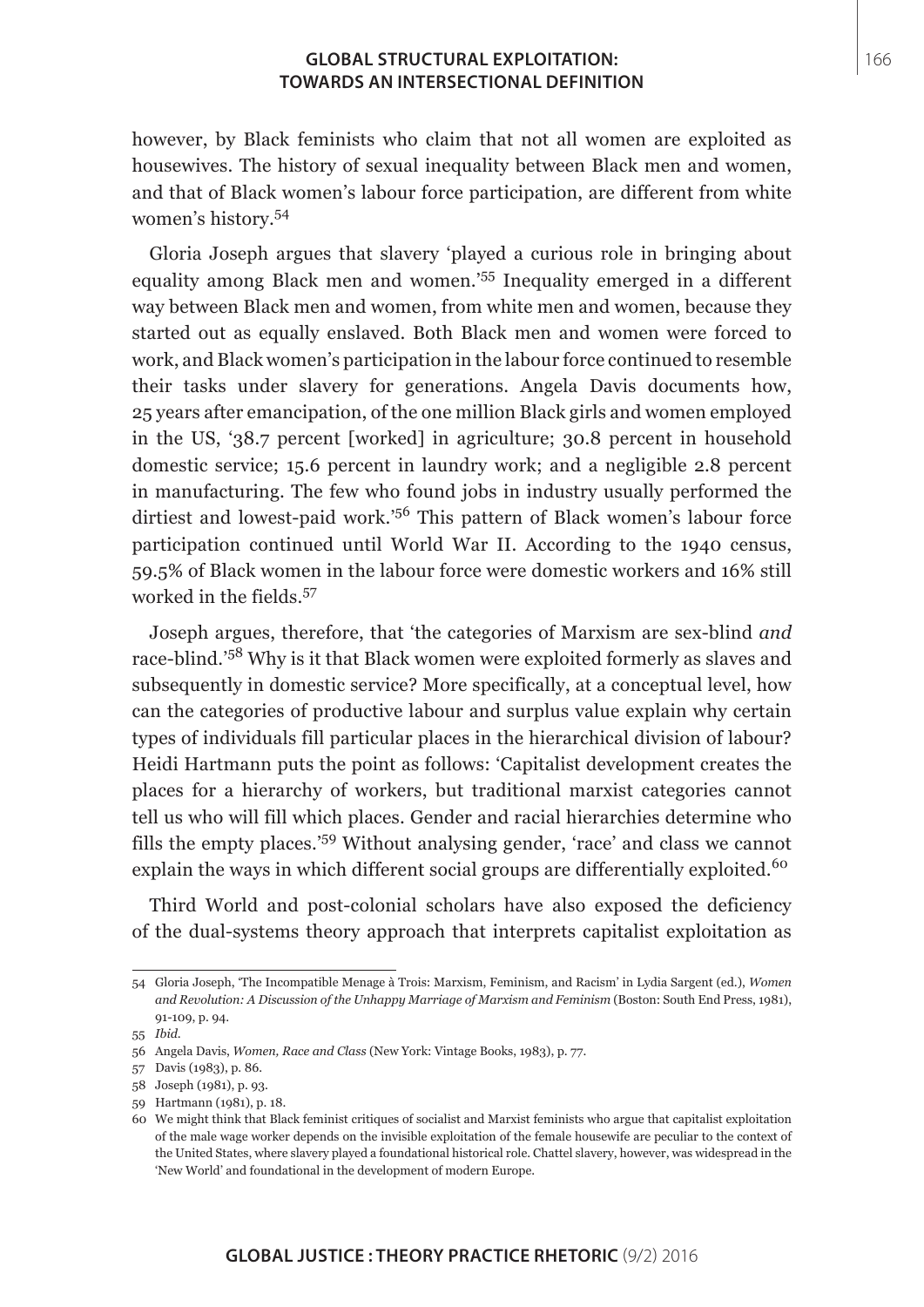an economic phenomenon and male domination as an eternal psychological/ cultural phenomenon. As Joseph states, 'Third World people have a documented history that contradicts the "since the beginning of humankind male supremacy" doctrine.'61 Like the Marxist/socialist–feminists, these thinkers invite us to find an integrated conception of exploitation; however, it has to be one that understands how capitalism preys upon 'race' as well as gender and class.

## *c) Post-Fordist Critiques*

The final critique comes from Marxian theorists theorizing post-Fordist economies. Michael Hardt argues that the industrial revolution introduced a shift from agricultural jobs to mining and industry. In this context, the Marxist theory of exploitation made sense. However, we have moved to a new economic paradigm and are no longer living in an age of industrialisation; rather, we are living in one of 'informatisation': 'The passage toward an informational economy involves necessarily a change in the quality of labor and the nature of the labouring processes … Information, communication, knowledge, and affect come to play a foundational role in the production process.'<sup>62</sup>

The economies of rich countries now depend on the service industries. Marx, however, excluded services from the concept of 'productive labour.' He emphasised the relation between productive labour and commodities: 'Labour remains productive as long as it objectifies itself in *commodities*.'<sup>63</sup> Marx repeatedly makes the point that 'labour is only productive, and an exponent of labour-power is only a *productive worker*, if it or he creates surplus-value directly, i.e. the only productive labour is that which is directly *consumed* in the course of production for the valorization of capital.<sup>'64</sup> Service work, according to Marx, is a use value exchanged for money.<sup>65</sup> Some service work, however, does valorise capital. Although Milton writing *Paradise Lost* cannot be considered a productive worker, the protelarian writer who churns out material for a publisher is because 'his production is taken over by capital and only occurs in order to increase it.'66 The singer who sings to entertain is not a productive labourer, but one who is managed by an entrepreneur to make money is a productive labourer because 'she *produces* capital directly.'67 It is not the content of labour that determines whether it is productive or not, but how it is deployed in relation to capital.

<sup>61</sup> Joseph (1981), p. 98.

<sup>62</sup> Michael Hardt, 'Affective Labor', *boundary* 2 26/2 (1999), 89-100, p. 93.

<sup>63</sup> Marx (1990), p. 1039.

<sup>64</sup> Marx (1990), p. 1038.

<sup>65</sup> Marx (1990), p. 1041.

<sup>66</sup> Marx (1990), p. 1044.

<sup>67</sup> *Ibid*.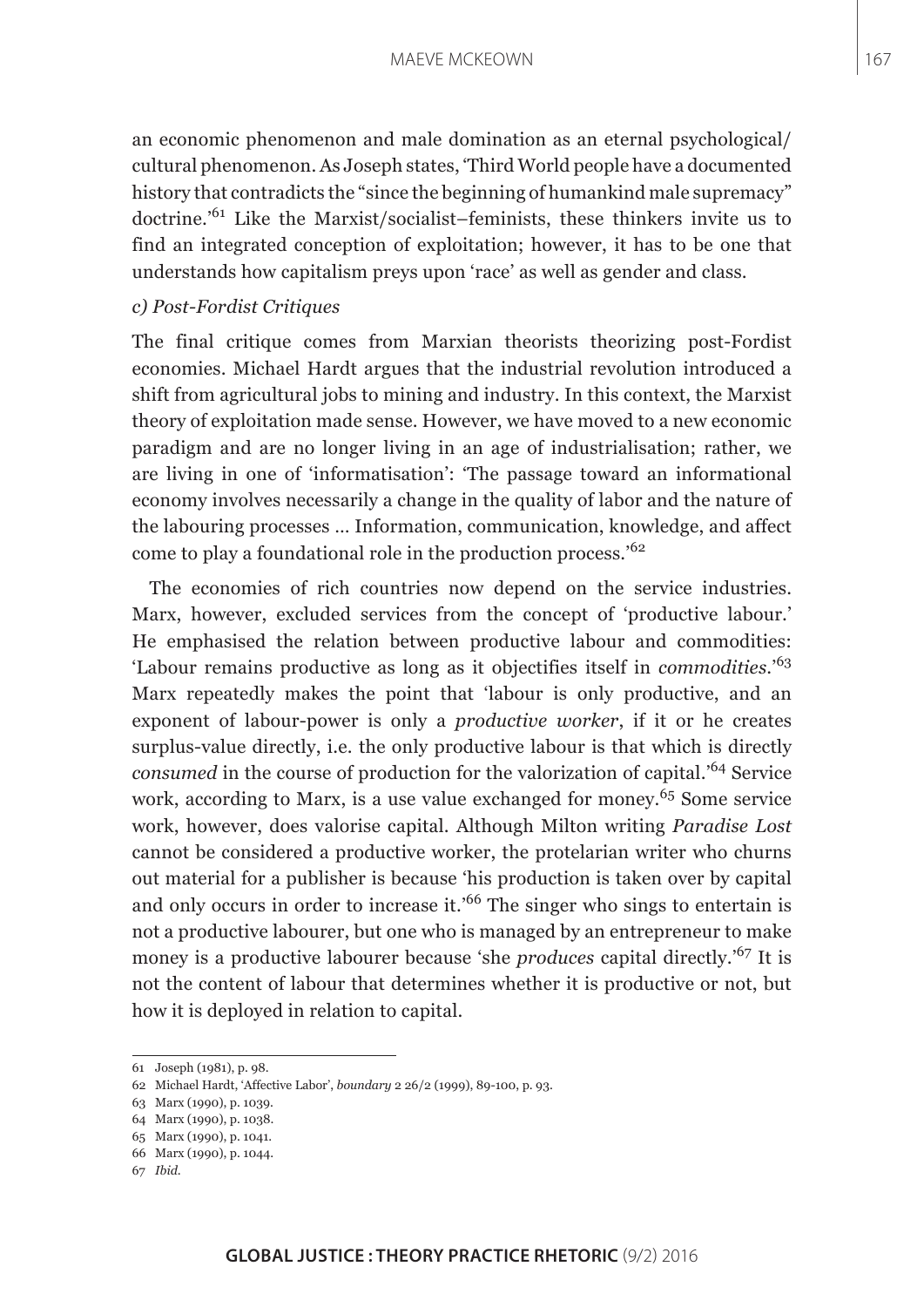Marx did not devote much time to considering services, however, because at the time of writing they were of 'microscopic significance compared with the mass of capitalist production.'68 This is not true today. Moreover, the rise of the service industries has unveiled new forms of labour, that already existed, but have now become more prevalent. Hardt argues that in this new era, production does not result in material or durable goods; instead, the labour involved is '*immaterial labor* — that is, labor that produces an immaterial good, such as a service, knowledge, or communication.'69 There are at least two faces of immaterial labour. The first is associated with the rise of computers, whereby 'the manipulation of symbols and information' becomes a key skill in the workforce.70 The second is 'affective labour,' which is the 'the creation and manipulation of affects'71 through communication and bodily contact, such as in the entertainment industry or health services, respectively.<sup>72</sup>

This new economic framework challenges the traditional Marxist conception of exploitation because the immaterial/affective labour that has gone into producing an outcome (knowledge, manipulation of emotions) is not measurable in the way that the surplus value generated from the creation of a material product is measurable. For instance, it is not possible to measure the level of effort someone puts in to display particular emotions for other people's benefit.73 Again, it challenges what is meant by 'productive labour.' On this view, the Marxist conception of productive labour is outdated in the contemporary predominantly service-based economy, where immaterial labour does not yield surplus value in the same way as the classic interpretation of productive labour. In fact, Hardt and Negri go so far as to consider the orthodox Marxist concept of productive labour obsolete.<sup>74</sup>

In sum, feminist, anti-racist/post-colonial and contemporary Marxian theorists have exposed the shortcomings of the traditional Marxist conception of exploitation. The concept of 'productive labour' is masculinist and outdated, occluding domestic and reproductive labour and contemporary forms of immaterial/affective labour. It is also deficient in explaining why certain social groups fill particular places in the labour hierarchy. While it may be technically

<sup>68</sup> *Ibid*.

<sup>69</sup> Hardt (1999), p. 94.

<sup>70</sup> *Ibid*.

<sup>71</sup> *Ibid*, p. 96.

<sup>72</sup> *Ibid*, p. 95.

<sup>73</sup> Arlie Hochschild describes emotional labour as the suppression of one's own feelings to sustain a demeanour that produces the proper state of mind in others, and she demonstrates this with the example of airline attendants. Arlie Russell Hochschild, *The Managed Heart: Commercialization of Human Feeling* (University of California Press, 2003), p. 7

<sup>74</sup> David Harvie, 'All Labour Produces Value for Capital and We All Struggle Against Value', *The Commoner* 10 (2005), 132-171, p. 163.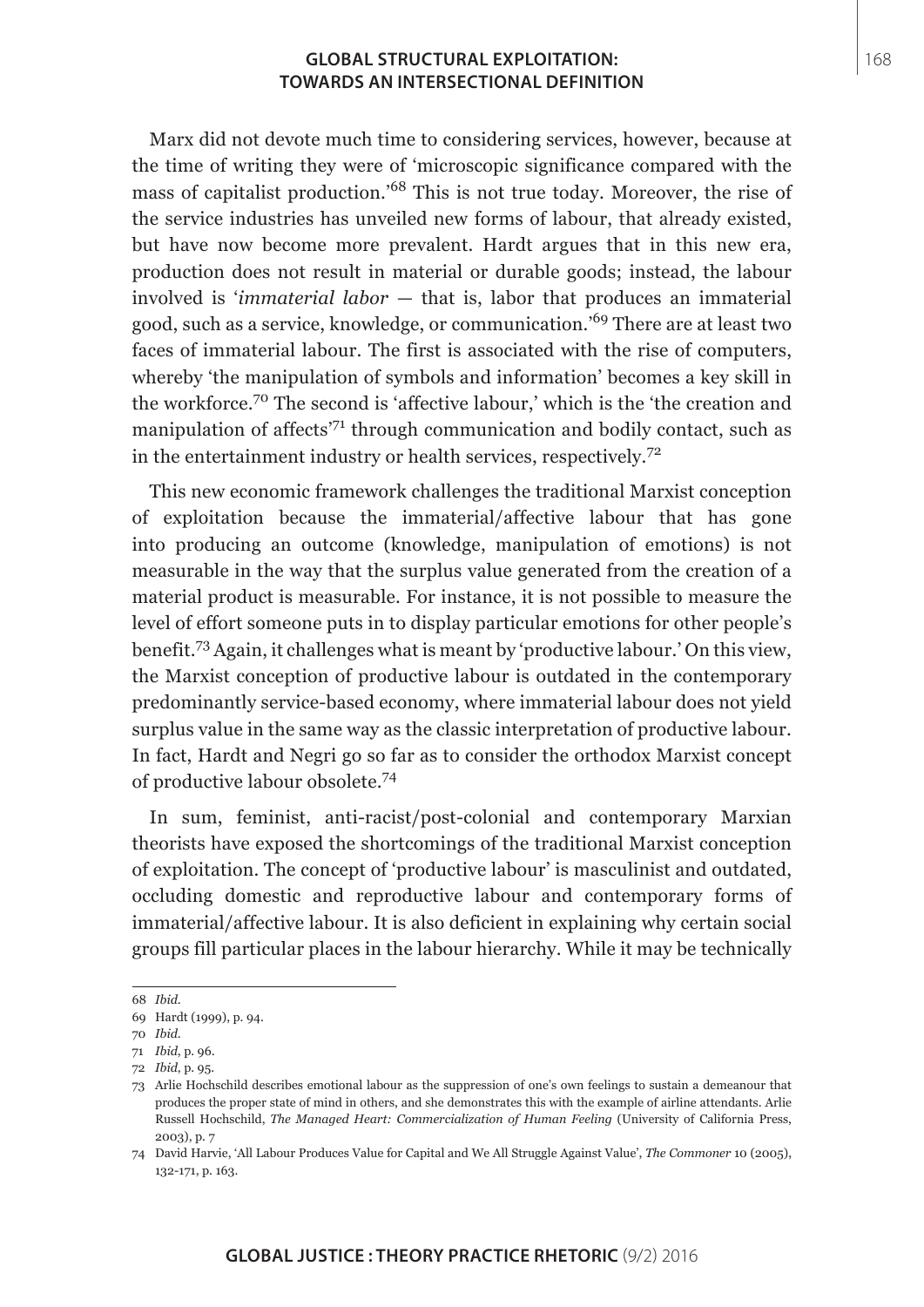correct within the Marxist framework (which is not something I am disputing), it does not capture contemporary forms of global structural exploitation.

When we consider the global migration of women as domestic labourers and caregivers, for example, all the shortcomings of the technical Marxist definition of exploitation discussed in this section are exposed. First, their work is classified as 'unproductive labour' and is thus not technically exploited. Recall that for Marx, some service work can indeed be considered as productive labour: migrant domestic workers who work for an agency are producing surplus value that can be appropriated by the agency, thus valorising capital. However, migrant domestic workers employed directly by individuals and living in their household presumably do not produce surplus value in the technical Marxist sense; rather, they produce use values, which are directly consumed by the employers and which they exchange for money.

Second, this movement of migrant domestic labour is fundamentally gendered and racialised; the vast majority of these workers are women, and they are employed in different locales depending on local prejudices and racial hierarchies<sup>75</sup>

Third, the work of these migrant women often involves emotional labour.<sup>76</sup> Wealthy, white women hire nannies instead of sending their children to daycare because they want them to develop personal and emotional relationships with their carers.<sup>77</sup> Although these workers are often considered 'part of the family,' they are let go when their caring responsibilities are no longer required; however, the advantage is that they can be expected to do 'favours' and work longer hours out of a sense of familial duty.<sup>78</sup>

Thus, in the global domestic labour/care economy, we find a serious test for the technical Marxist definition of exploitation. Perhaps this brings us back to the distinction between a technical and normative definition of exploitation. If we want a strict Marxist technical definition, we will simply accept that these workers are not 'exploited.' If, however, we are looking for a definition that has normative and critical purchase in the contemporary world, whereby we can argue that these women are exploited, we may have to move beyond the Marxist definition.

Neither the liberal conceptions of transactional exploitation nor the structural Marxist conception of exploitation can account for this form of global structural

<sup>75</sup> Bridget Anderson, 'Just Another Job? The Commodification of Domestic Labor', in Barbara Ehrenreich and Arlie Russell Hochschild (eds.), *Global Woman: Nannies, Maids and Sex Workers in the New Economy* (London: Granta Books, 2003), 104-115, p. 108.

<sup>76</sup> On emotional labour, see Hochschild (2003).

<sup>77</sup> Anderson (2003), p. 111-112.

<sup>78</sup> *Ibid*, p. 112.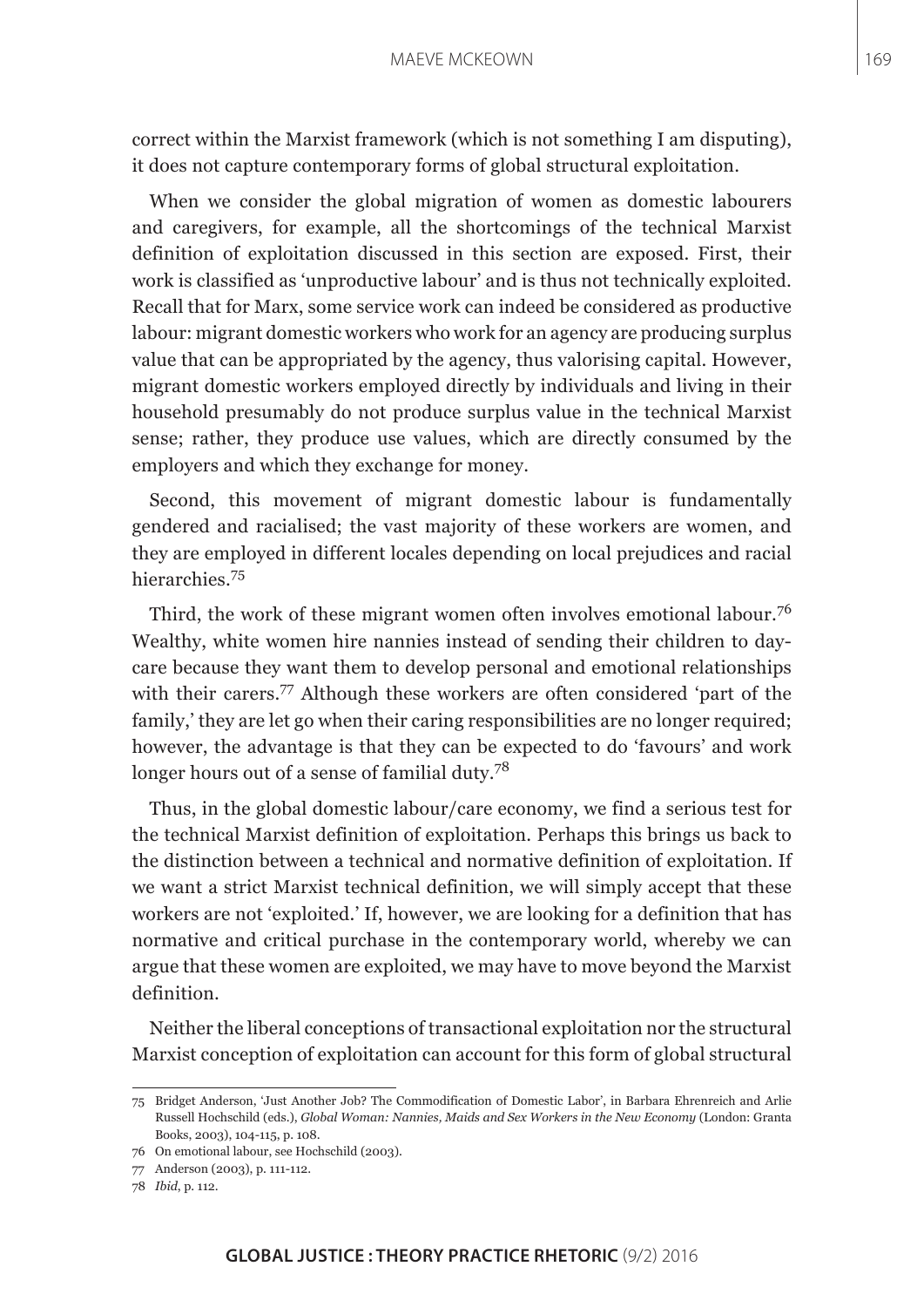exploitation. This is problematic because we tend to think of these migrant domestic workers as some of the *most exploited* people in the contemporary global economy because, as the ILO points out, they often lack access to minimum labour protections, including minimum wage guarantees, restrictions on working hours and maternity or annual leave.79 Their work is often invisible and it is difficult for these workers to collectively organise because they are isolated in households and lack access to other similarly placed workers or organised labour. It is for these reasons that I now move away from the Marxist definition of exploitation and argue that we must pursue a fundamentally intersectional conception of exploitation if we want to find a definition of contemporary global structural exploitation with normative purchase.

# *Towards an Intersectional Definition of Structural Exploitation*

Feminist, anti-racist and contemporary Marxian theorists have offered compelling critiques of the traditional Marxist theory of structural exploitation, although there are few positive definitions that can replace it. Here, I assess two — from Maria Mies and Iris Marion Young — and pick out their advantages and disadvantages. I propose a positive definition of structural exploitation arising from my critiques of these definitions.

The first intersectional definition in the literature comes from Maria Mies in *Patriarchy and Accumulation on a World Scale*. Mies takes issue with the Marxist argument that exploitation merely involves the appropriation of 'surplus,' rather than the taking of the necessary means of subsistence from other groups. Mies' thesis is that two processes have enabled the development of capitalism — colonisation and housewifisation. In the early modern period, the extraction of human labour (slavery) and natural resources from the colonies and the housewifisation of bourgeois and then working class women provided the foundations for the development of the capitalist political economy. Women, colonial subjects and colonial land were 'naturalised' and defined as outside of civilisation and part of nature,  $80$  thus enabling their resources to be extracted and for this process to be considered as outside the processes of production. Capital accumulation historically has depended upon the naturalisation of certain subjects in order to invisibly exploit them. The processes of colonisation and housewifisation have created the bedrock upon which men have become 'free' to sell their labour and be exploited in the classical Marxist sense. $81$  It is only with this broader definition of exploitation that this underlying form of structural exploitation, of groups and objects that are naturalised and

<sup>79</sup> International Labour Organization (2013), p. 1.

<sup>80</sup> Mies (2014), p. 75.

<sup>81</sup> Mies (2014), p. 110.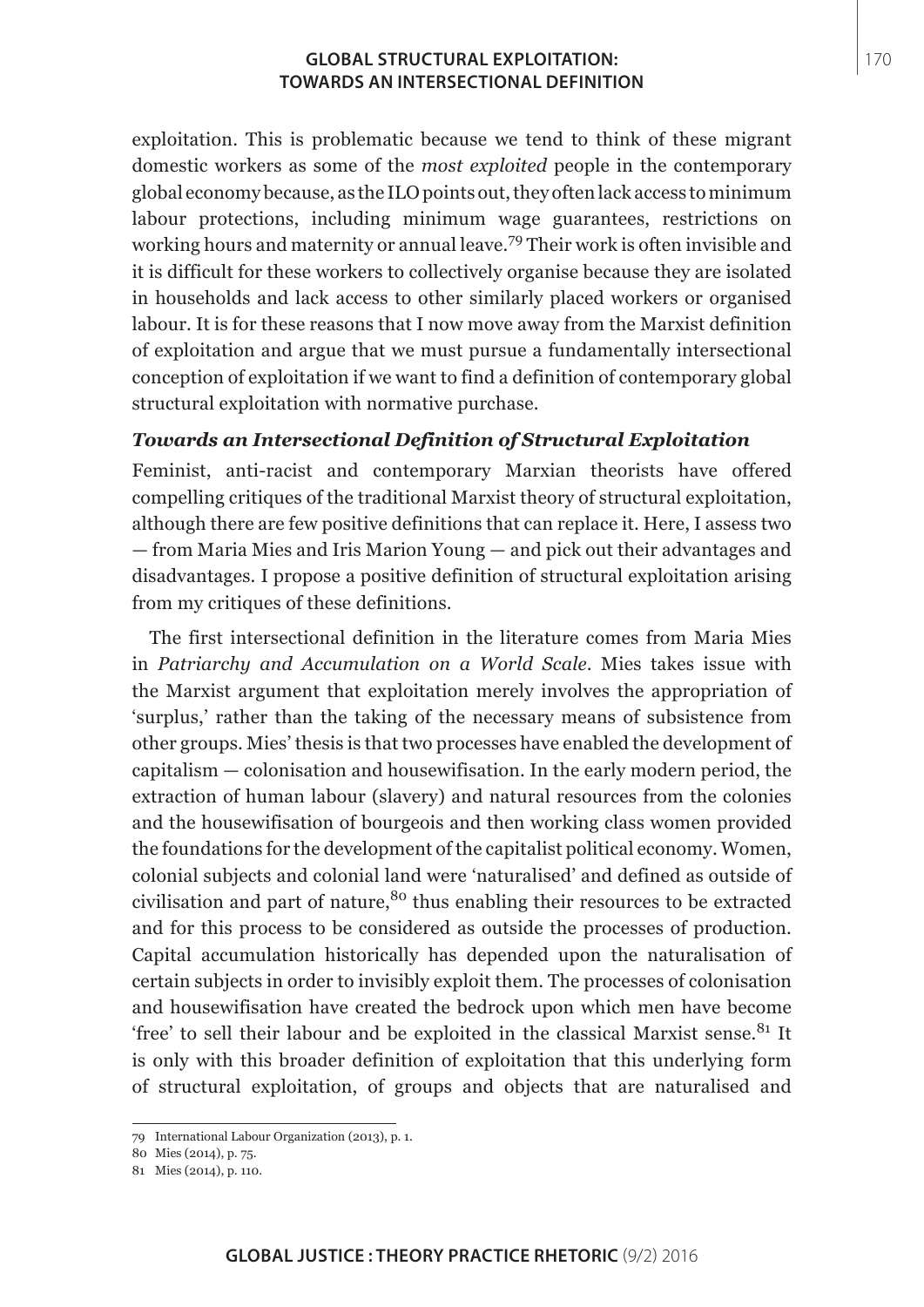considered outside the relations of production, becomes visible. Mies argues that there are two concepts of structural exploitation:

In contrast to Marx, I consider the capitalist production process as one which comprises both: the *superexploitation* of the nonwage labourers (women, colonies, peasants) upon which wage labour exploitation is then possible. I define their exploitation as superexploitation because it is not based on the appropriation (by the capitalist) of the time and labour above the 'necessary' labour time, the surplus labour, but of the time and labour *necessary* for people's own survival or subsistence production. It is not compensated for by a wage, the size of which is calculated on the 'necessary' reproduction costs of the labourer, but is mainly determined by force or coercive institutions.<sup>82</sup>

Mies retains the Marxist sense of exploitation and adds 'superexploitation,' which includes the exploitation of women's reproductive labour, slave labour, the colonies' natural resources and essentially anything forcibly stolen in the pursuit of capital accumulation that is necessary for subsistence. Superexploitation includes the appropriation of anything 'naturalised' (i.e. considered outside the processes of production) that in fact enables production.

I suggest contra-Mies, however, that we should search for one integrated conception of structural exploitation and exclude the exploitation of natural resources, which Mies wants to include in the concept of superexploitation. The 'expropriation' of natural resources can be included in the concept of 'accumulation,' which does not have to be considered as 'primitive' or 'original'; as contemporary theorists are arguing, it is an ongoing process that occurs globally and not only in the colonies. 'Accumulation by dispossession'83 or 'accumulation by extra-economic means'84 refers to the capturing of resources by capital. I suggest that when conceptualising a definition of structural exploitation, in contrast to Mies, we should focus on agents rather than objects. Structural exploitation is a concept that refers to power relations between groups of agents.

Iris Marion Young provides a more integrated conception of structural exploitation which considers it in terms of power relations between groups. In Young's discussion of exploitation in *Justice and the Politics of Difference*, she bases her understanding of structural exploitation on the force-inclusive

<sup>82</sup> Mies (2014), p. 48.

<sup>83</sup> David Harvey, *The New Imperialism* (Oxford: Oxford University Press, 2003).

<sup>84</sup> Jim Glassman, 'Primitive Accumulation, Accumulation by Dispossession, Accumulation by "Extra-Economic" Means', *Progress in Human Geography* 30/5 (2006), 608-625.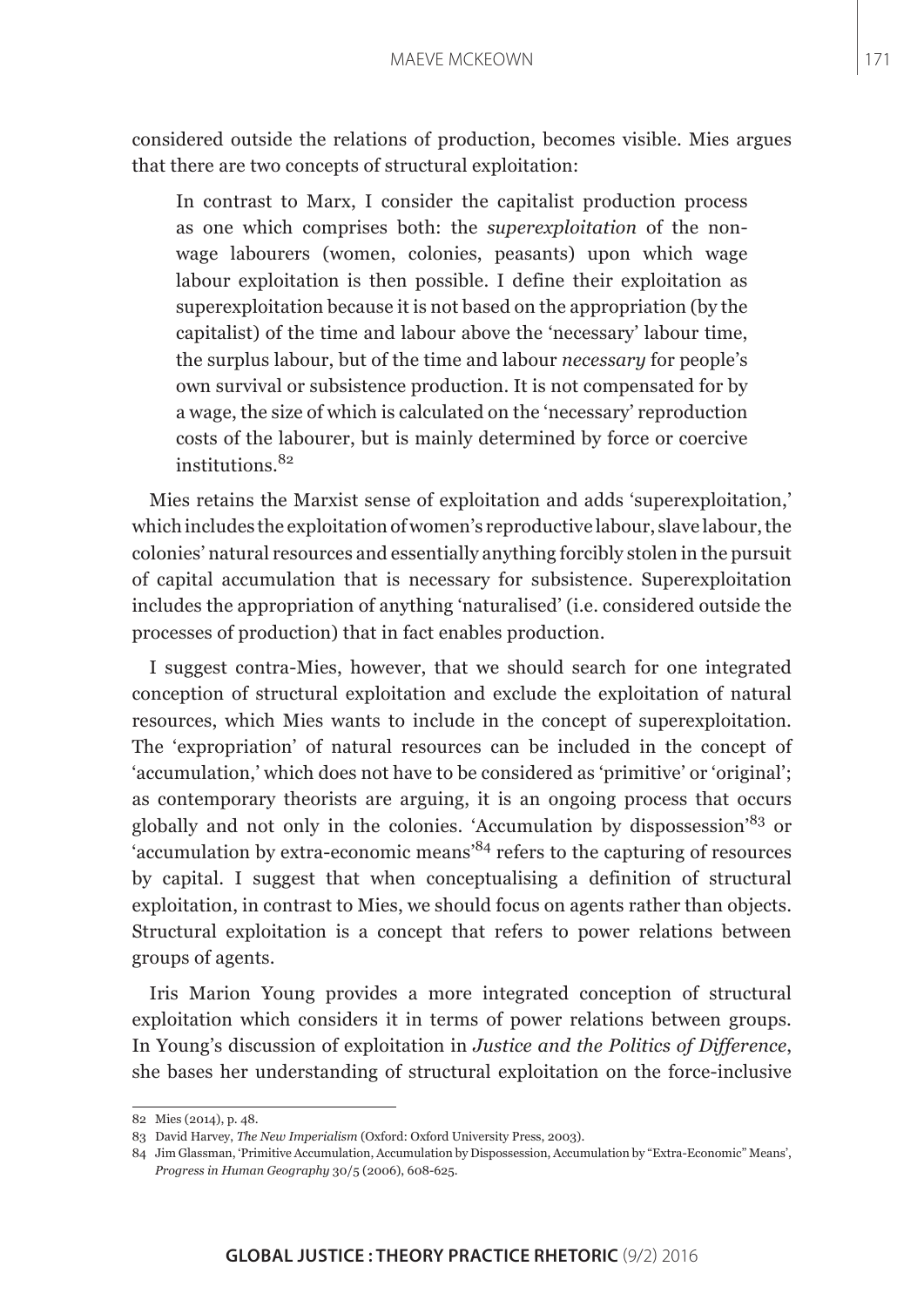Marxist definition; however, she does this in a way that does not rely on the concept of productive labour defined as labour that produces surplus value.<sup>85</sup>

Young draws on C.B. Macpherson's argument that what is involved in capitalist economic relations is *a transfer of power* from non-owners to owners of the means of production. In a capitalist society, non-owners have no extractive power, and so they have to continuously sell their labour power to owners; the work of the labourer and the product of the work are owned by the capitalists.<sup>86</sup> The measurable transfer from non-owners to owners is labour power; however, Macpherson argues that the non-owners' powers 'are diminished by more than the amount of the transfer.'87 Labouring not only uses a man's labour power but also reduces his developmental power — 'his ability to use his energies and capacities for all other purposes, that is, his ability to engage in activities which are simply a direct source of enjoyment and not a means of material production.'88 Young is inspired by this thought because for her, oppression is defined as 'the institutional constraint on self-development.'89 Justice requires that individuals have the opportunity for self-development. If groups are institutionally or structurally prevented from realising self-development, they are oppressed.<sup>90</sup>

According to Young, the injustice of structural exploitation is that '*the energies of the have-nots are continuously expended to maintain and augment the power, status, and wealth of the haves*.'91 A continual forced transfer of energies from disadvantaged social groups to advantaged social groups is built into the capitalist political economy, inhibiting the self-development of the exploited social groups and enhancing the status, wealth or power of the exploiter groups. The inhibition of self-development is what renders exploitation a form of oppression and, hence, an injustice.

Releasing the concept of structural exploitation from the orthodox Marxist conception of productive labour in this way, by conceiving of it as a forced transfer of energies from disadvantaged groups to advantaged groups, allows more scope to discuss exploitative relations between non-economic groups. Indeed, Young uses this idea to explain exploitation along the lines of gender and 'race.'

<sup>85</sup> Young (1990), p. 48-53.

<sup>86</sup> C. B Macpherson, 'The Problems of a Non-Market Theory of Democracy' in C. B. Macpherson (ed.), *Democratic Theory: Essays in Retrieval* (Oxford: Clarendon Press, 1973), 39-70, p. 65.

<sup>87</sup> Macpherson (1973), p. 64.

<sup>88</sup> *Ibid*, p. 66.

<sup>89</sup> Young (1990), p. 37.

<sup>90</sup> Oppression manifests itself in at least five forms: exploitation, marginalisation, powerlessness, cultural imperialism and violence. See Young (1990), Ch. 2.

<sup>91</sup> *Ibid*, p. 50.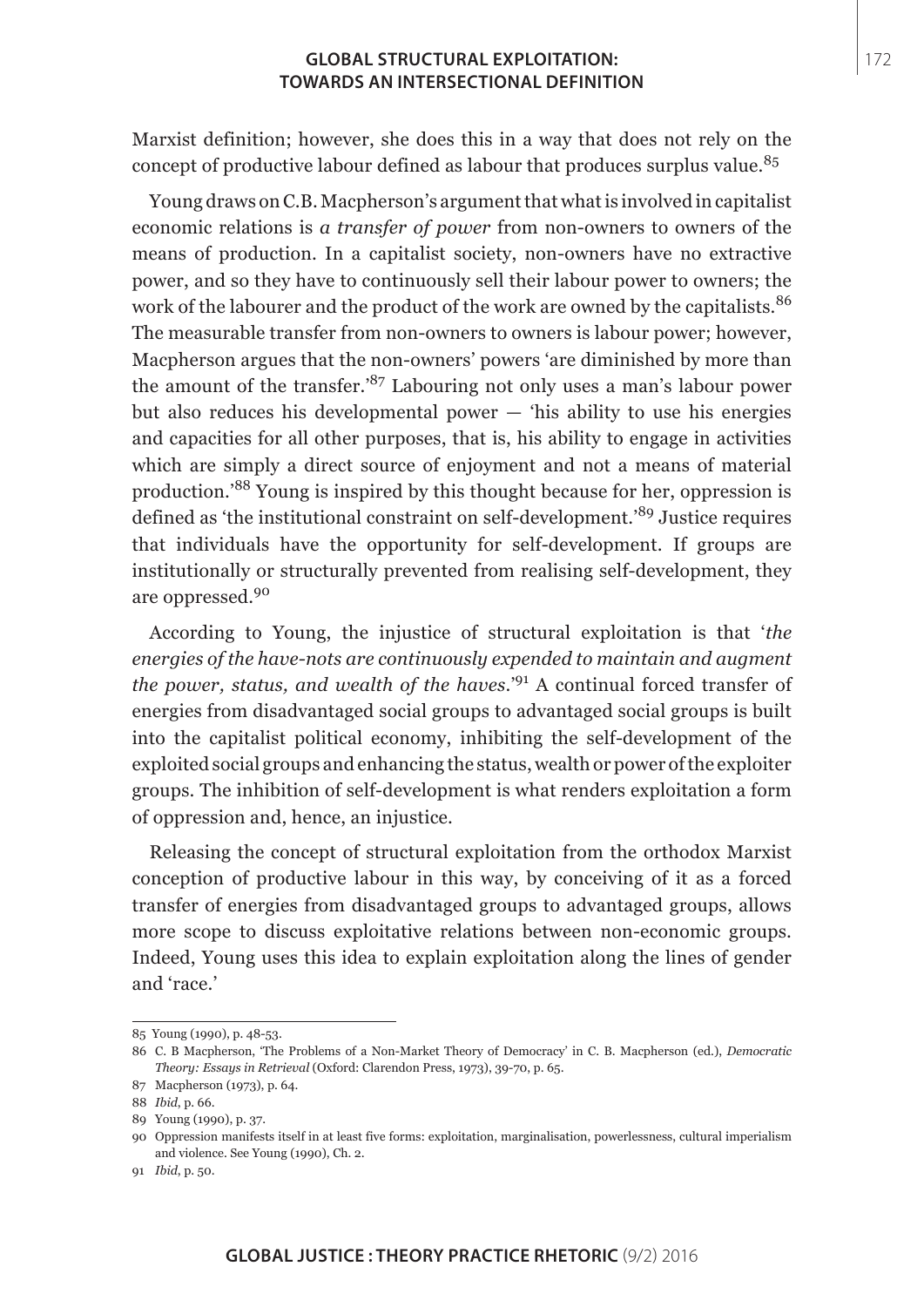#### MAEVE MCKEOWN

Young draws on Ann Ferguson's concept of 'sex/affective production' (a precursor to the Hardtian conception of affective labour). Ferguson argues that human need includes emotional and sexual nurturance, as well as the material means of subsistence.92 She argues that given the number of hours women expend not only in wage labour but also in sex/affective production, they do more work and receive fewer benefits, 'thus allowing men to appropriate a social surplus of goods, sex/affective labour and services from women.'<sup>93</sup> Young interprets this to mean that 'women undergo specific forms of gender exploitation in which their energies and power are expended, often unnoticed and unacknowledged, usually to benefit men by releasing them for more important and creative work, enhancing their status or the environment around them, or providing them with sexual or emotional service.'<sup>94</sup>

Young brings in 'race' by drawing on Al Szymanski's theory that class is necessarily connected to 'race'; the capitalist mode of production reproduces 'races' to legitimate the degrading functions of certain social groups.95 He argues that, 'Capitalism continually generates racism against the specially exploited menial laborers who are drawn into the lowest rungs of the economy.'96 Young suggests that, 'Wherever there is racism, there is the assumption, more or less enforced, that members of the oppressed racial groups are or ought to be servants of those, or some of those, in the privileged group.'97 In the contemporary US, jobs such as chambermaids and porters — jobs which 'entail a transfer of energies whereby the servers enhance the status of the served' — are often filled by African-American and Latino workers.<sup>98</sup>

On the Youngian approach, then, structural exploitation draws on the Marxist force-inclusive conception because it consists in a forced transfer from social groups that are structurally positioned so as to have few options, constrained not only due to not owning the means of production but also due to gender and 'race' hierarchies. Instead of simply transferring their surplus labour, however, they are transferring 'energies,' because in labouring for a wage more than surplus labour is given up, meaning that these groups are constrained in their opportunities for self-development. This forced transfer of energies from socially disadvantaged groups enables exploiter groups to have more opportunities for self-development and enhances their power, status and wealth. Young's work is an important step towards defining structural exploitation in a way that builds

97 Young (1990), p. 52.

<sup>92</sup> Ann Ferguson, *Blood at the Root: Motherhood, Sexuality and Male Dominance* (London: Pandora Press, 1989), p. 95. 93 *Ibid*.

<sup>94</sup> Young (1990), p. 51.

<sup>95</sup> Al Szymanski, 'The Structure of Race', *Review of Radical Political Economics* 17/4 (1985), 106-120, p. 109.

<sup>96</sup> *Ibid*, p. 112.

<sup>98</sup> *Ibid*.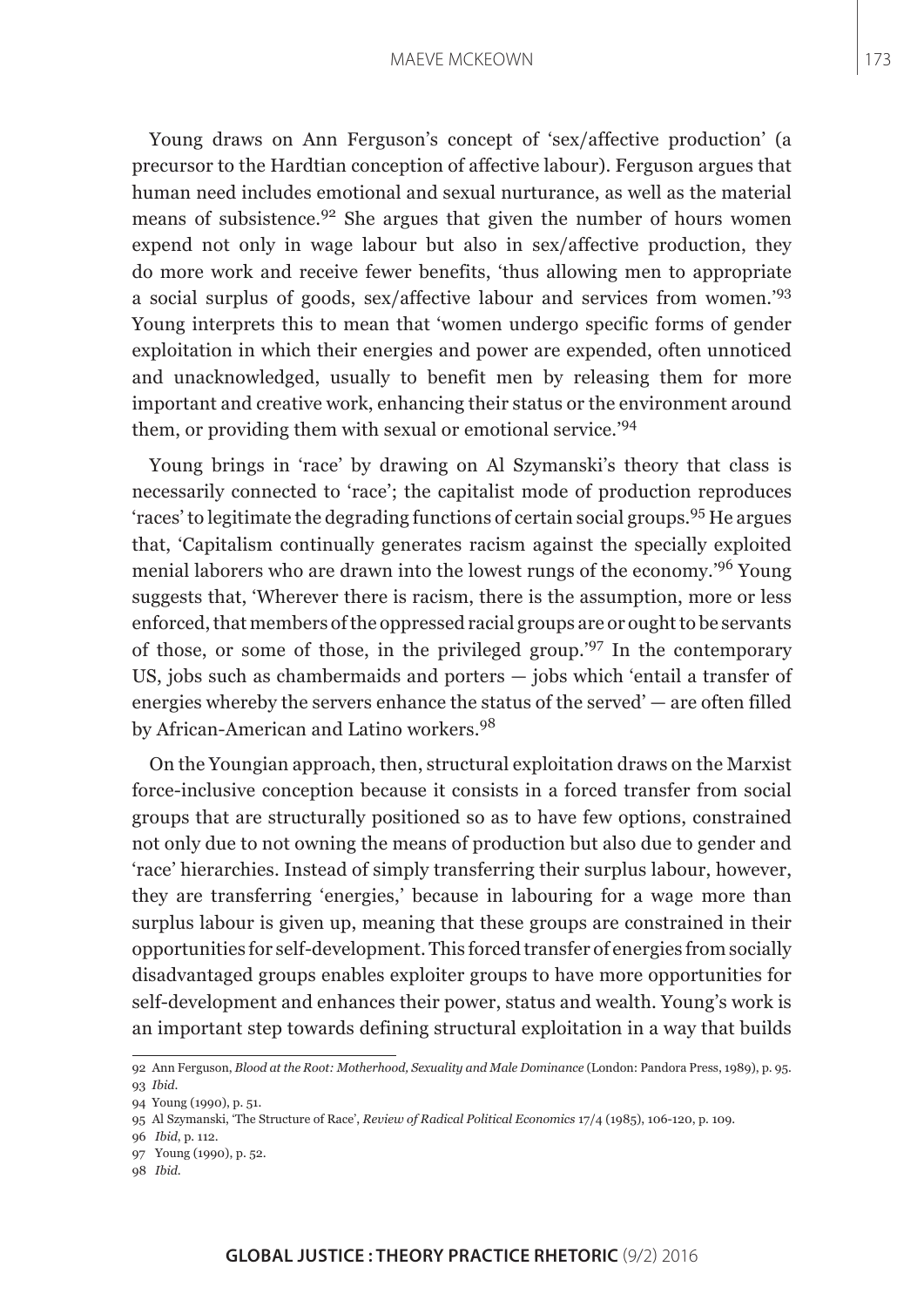on Marxian insights that structural exploitation is a relationship between groups built into the economic system, but broadening the scope of the definition to include the critiques outlined here. The key insight of Young's definition is that it fundamentally includes an account of the way in which structural exploitation preys upon pre-existing gendered and racialised hierarchies, and reinforces or constitutes those hierarchies. It explains why certain groups fill particular places in the labour hierarchy and includes reproductive, unproductive and immaterial/affective labour.

However, the problem is that it is unclear what Young means by 'energies.' What exactly are 'energies' and how can we measure them? One of the reasons why the technical Marxist definition of exploitation has remained useful over time is that it identifies something that can be quantified — surplus value and that can be used to objectively calculate the rate of exploitation. Without a definition of energies and an explanation regarding why certain individuals have different amounts of energies and a way to measure this, the Youngian definition is less useful.

Young retains the insight from the Marxist definition that exploitation is a forced transfer between groups. Young's work is particularly helpful because it refers to transfers from disadvantaged social groups to advantaged social groups, expanding the notion of who can be exploited. However, I suggest, as an amendment to Young's definition, that we use the concept of 'productive powers' rather than energies to describe what is forcibly transferred. The term 'productive power' is borrowed from C.B. MacPherson and refers to both labour power, which according to Marx is anything that produces use values, and developmental power, which refers to one's ability to develop as an autonomous agent. This can include, then, reproductive labour in the home (both in terms of domestic labour and child rearing) and unproductive labour (the work of migrant domestic workers); furthermore, it includes slave labour and the various forms of labour that are coming to dominate contemporary economies (immaterial and affective labour — the production of information, knowledge or symbols and the manipulation of affects). Thus, I propose the following definition:

Structural exploitation refers to the forced transfer of productive powers from groups positioned as socially inferior to the advantage of groups positioned as socially superior.

This definition has several advantages. First, by focusing on 'productive power' rather than 'productive labour,' it includes what has been excluded by the technical Marxist definition: reproductive, unproductive, affective/ immaterial and slave labour. Second, the definition is neutral regarding which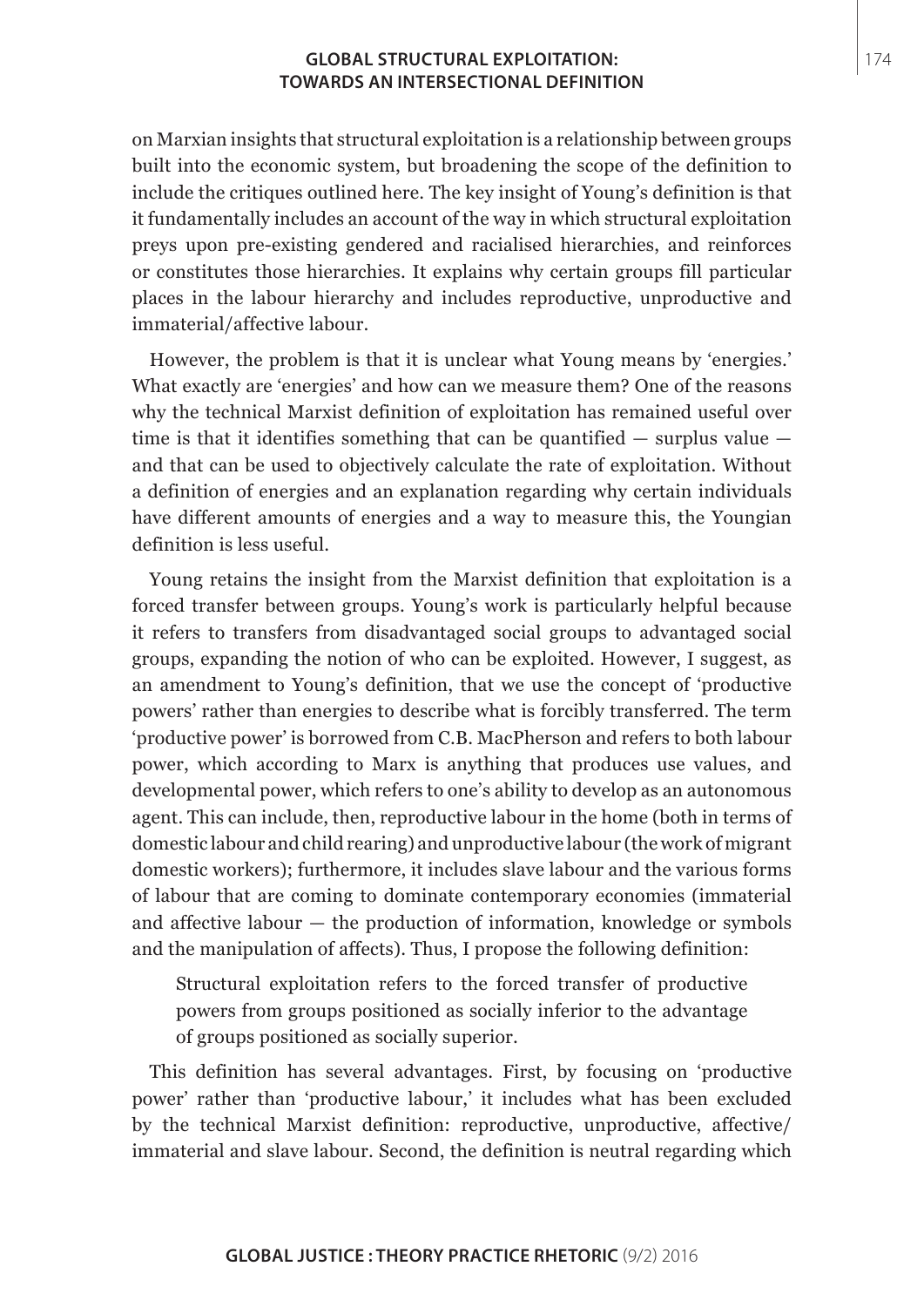#### MAEVE MCKEOWN

groups are socially inferior/superior in different socio-historical contexts (for instance, caste in India, 'race' in the US, colonial subjects globally). Third, this definition can explain why exploitation occurs along axes other than class, by including as part of the definition the idea that structural exploitation preys upon pre-existing social stratifications. Finally, the definition conceptualises structural exploitation as a power relationship between groups embedded in the socio-economic system. The 'forced transfer' of productive power from socially disadvantaged groups to advantaged groups structures possibilities for action on the part of those groups, and continually reconstitutes those social stratifications in the process.

An intersectional definition of global structural exploitation is necessary because economic exploitation is enabled by theories of the 'natural' inferiority of particular social groups, and these stereotypes and biases provide a justification for the exploitation of these groups. This can be overt, as in the case of chattel slavery, where an outright propaganda war was waged against African people. It can also be more subtle, as in the contemporary context, with Third World women being portrayed as naturally suitable employees in sweatshops because of their 'nimble fingers,' docility and suitability for tedious, repetitious work, or their suitability as domestic labourers and caregivers.<sup>99</sup> The definition of structural exploitation proposed here captures the way in which capital preys upon not only the economic subordination of these groups but also their social positioning in globalised gendered and racialised hierarchies.

One disadvantage of the definition proposed here is that it does not provide an objectively quantifiable standard in the way the classical Marxist definition does. Surplus labour is quantifiable, and thus the rate of exploitation is also quantifiable (at least in theory if not in practice).100 This is certainly a disadvantage, and it is the basis on which I critiqued Young's definition. However, what distinguishes this definition from Young's is that by tying exploitation to productive power, rather than the vaguer concept of 'energies,' it becomes more precise. Productive power, referring to labour and developmental power, is more specific than the general idea of 'energy.' However, the concept of productive power is still a lot less precise than the concept of productive labour which produces surplus value.

We have to ask, however, given the forceful critiques of Marx's conception of productive labour, whether a theory of structural exploitation should depend on it more generally. The view outlined here does not necessarily override the

<sup>99</sup> Diane Elson and Ruth Pearson, '"Nimble Fingers Make Cheap Workers": An Analysis of Women's Employment in Third World Export Manufacturing', *Feminist Review* 7/1 (1981), 87-107, p. 93.

<sup>100</sup> Diane Elson, *Value: The Representation of Labour in Capitalism* (London: Verso, 2015), p. 120.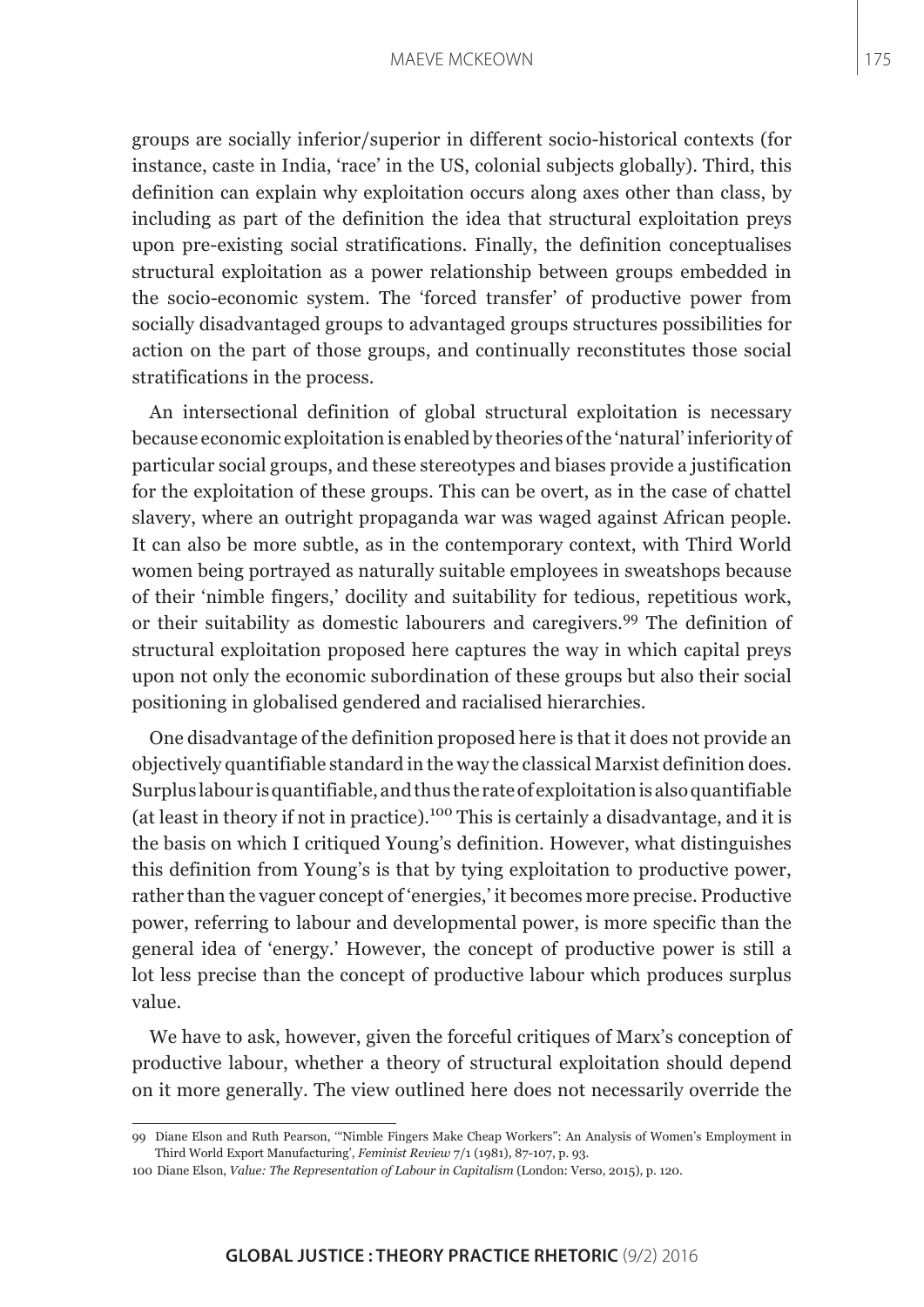technical Marxist definition of exploitation as a tool for economic analysis; instead, it provides a normative conception of structural exploitation fit for the contemporary context. As political theorists, rather than economists, we are interested in more than a mathematical tool. What we need from a conception of exploitation is to be able to capture what is wrong with it, rather than merely to define it. In this essay, I have been concerned with a descriptive rather than a normative account of exploitation. However, I conjecture that a definition of exploitation will necessarily be normative. This is what the debates over the Marxist conception boiled down to — whether it was necessarily normative or not. Within the Marxist framework, when we adopt a force-inclusive definition of exploitation, as Holstrom pointed out, the fact that force is involved suggests exploitation is inherently wrongful. Moreover, when we build an intersectional definition of exploitation that tries to incorporate the ways in which particular social groups are structurally exploited, the definition will be normatively laden. Furthermore, the point of defining global structural exploitation here is to identify it as a form of global injustice.

Just briefly, then, let me outline the normative implications of this definition of structural exploitation. Structural exploitation is wrong, on this account, because a) it is a *forced* transfer of the labour and developmental power of certain social groups to others; b) it asserts the *power* of advantaged social groups over disadvantaged social groups; and c) it both entrenches and increases the benefits of advantaged social groups, thus reinforcing class, 'race,' caste and gender *hierarchies* and re-constitutes those hierarchies for future generations. Thus, the implications are that it is a form of structural injustice.

Young identifies two forms of injustice: oppression and domination. Oppression is the systematic inhibition of self-development. This is implied directly in the concept of structural exploitation, which systematically drains the productive powers of exploited groups. Domination is the systematic inhibition of selfdetermination. Although this is not directly implied in the concept of structural exploitation in the same way as oppression, structural exploitation could reduce the possibility of self-determination because it reduces people's capacity to selfdetermine by draining their productive power. Structural exploitation is also difficult to self-determine or revolt against because of its nature (it is embedded in the capitalist economy). Each of these claims requires further elaboration and justification; however, at first glance, they seem obviously to follow from the intersectional definition of global structural exploitation proposed here. This view, then, is distinct from the liberal views discussed at the beginning. On the transactional accounts of exploitation, the wrongfulness of exploitation is explained by the unfair distribution within exchanges or unfairly taking